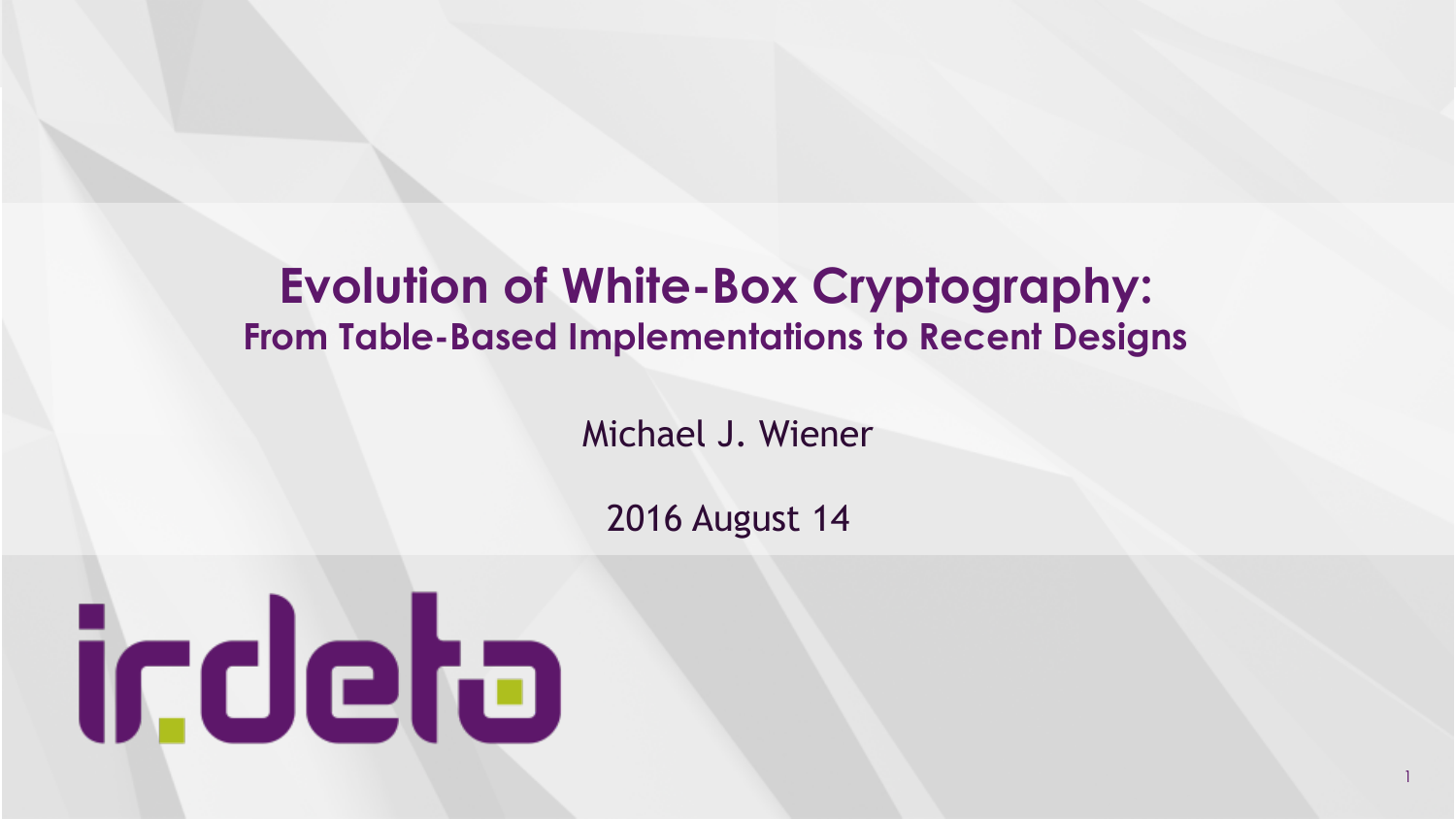### **Outline**

- Why do we bother with white-box cryptography (WBC)?
- The origins of WBC
- Attacks and countermeasures
	- BGE, DFA, DCA
- New generations of WBC designs
- Research needed
	- Theory of security
	- **•** Indistinguishability obfuscation
	- White-box friendly ciphers
- Other directions for software security
	- **Trusted execution environments**
	- Homomorphic encryption
- **Conclusions**

icdeta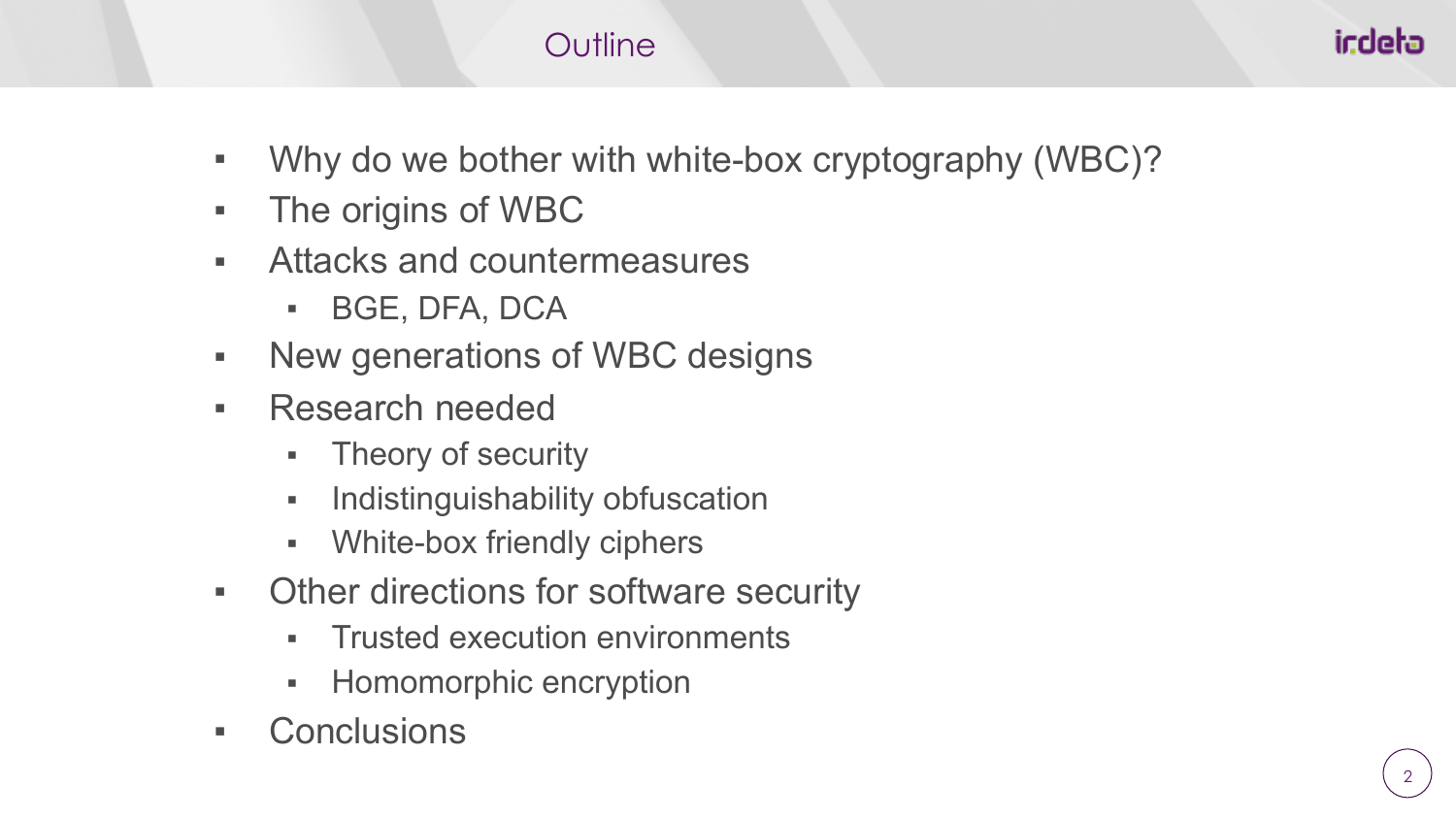▪ In industry, we use a pragmatic definition of WBC:

White-box cryptography is the design of software implementations of cryptographic algorithms that resist attack.

- What is an attack? Some possibilities:
	- We know it when we see it.
	- **Anything that disrupts business.**
	- **EXECT** Anything that creates a viable business for the attackers.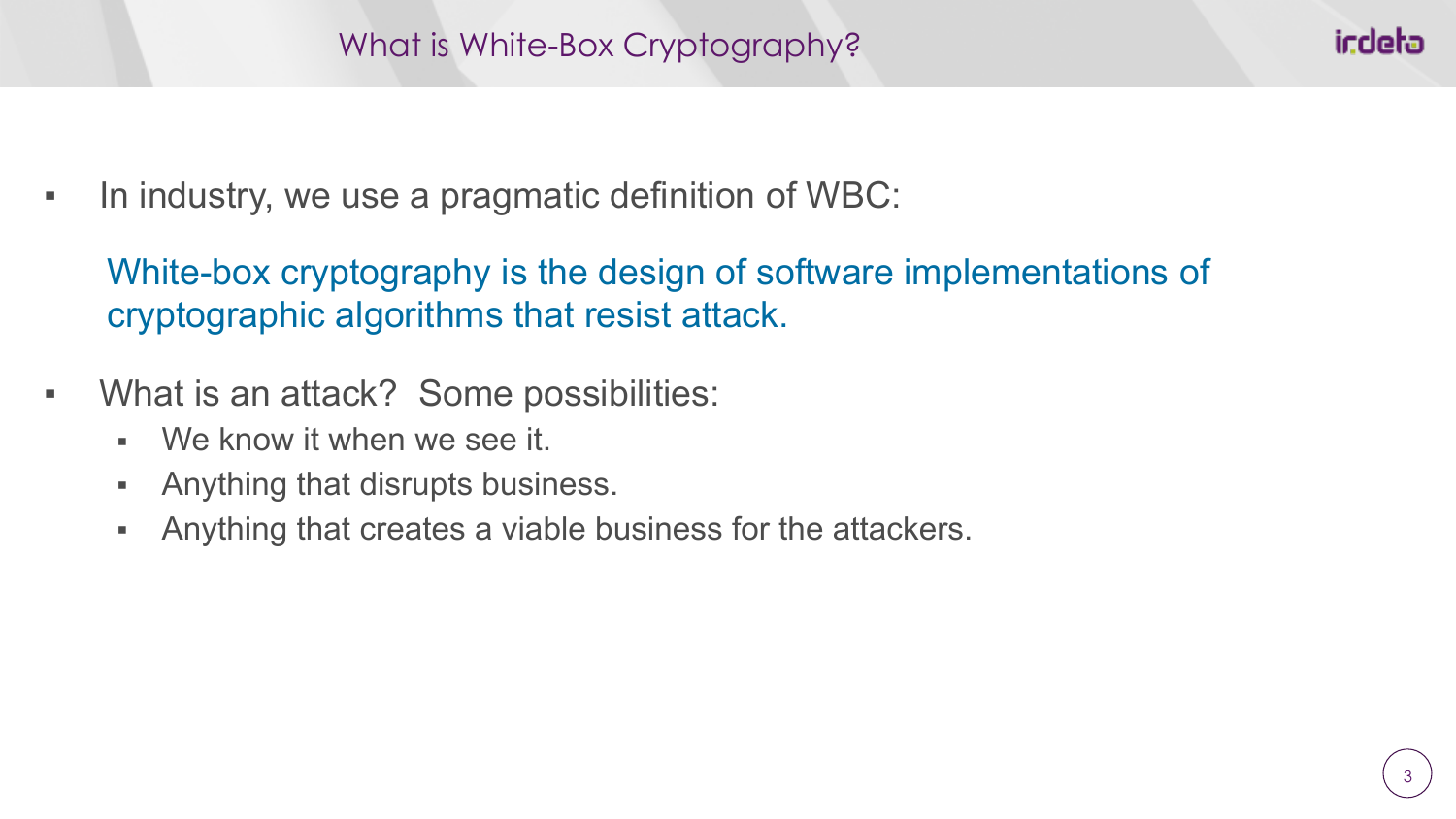#### Main Attacks on White-Box Cryptography



- WBC tries to keep keys hidden while encrypting with them.
- Attackers try to extract these keys.

- implementation instead of just extracting a key
- We use techniques to lock software to a given platform.

indeta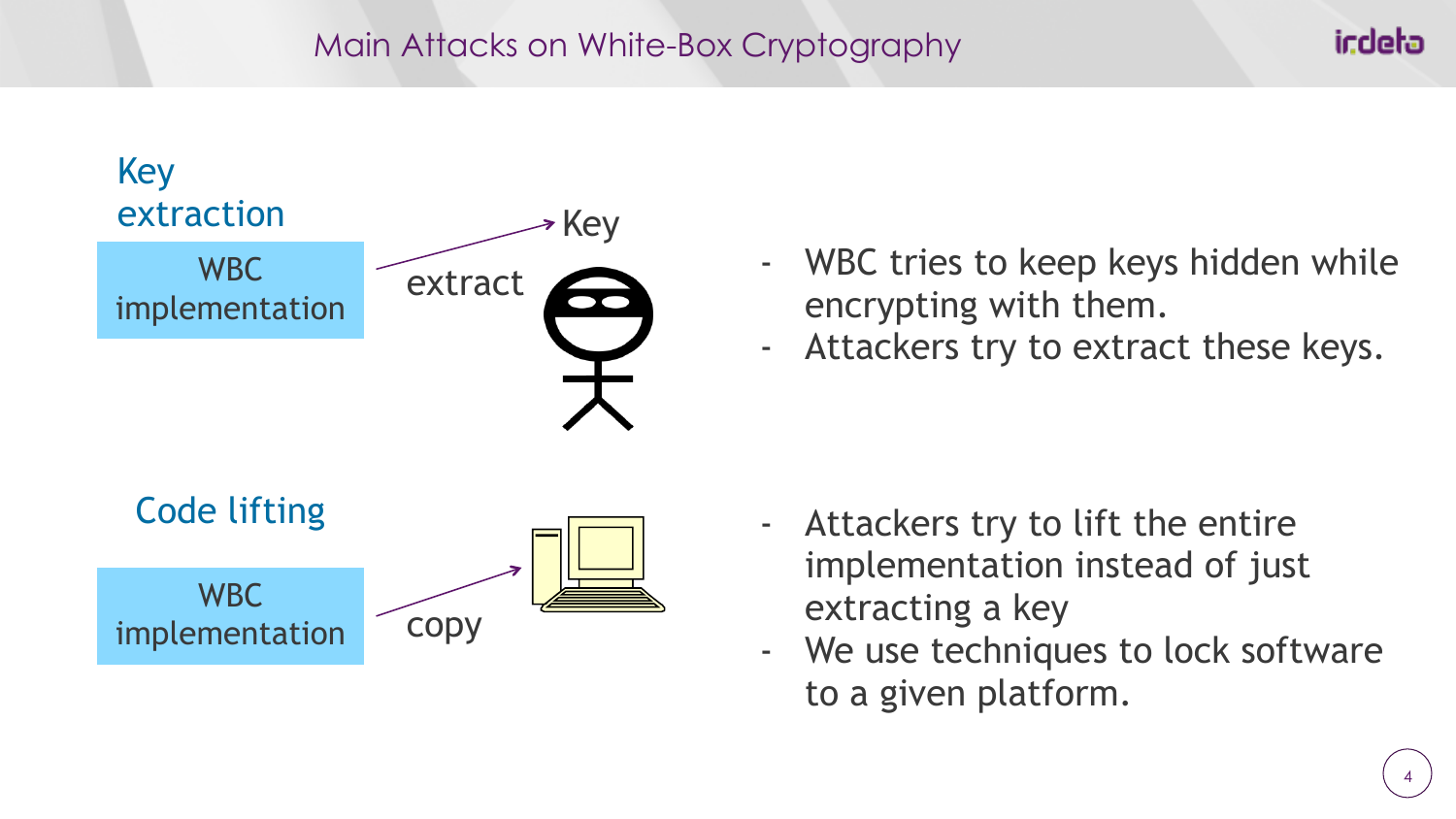▪ Early in its history, there was a misconception that WBC competes with traditional cryptography.

# Modern cryptography:

- Tremendous advances:
	- AES
	- Public key
	- Secure protocols
- All just theoretical before we implement in hardware or software

WBC:

- Complements traditional cryptography
- In theory, AES takes trillions of years to break
- Without WBC, reading an AES key out of memory may only take seconds
- If WBC has shortcomings, we cannot just go back to traditional cryptography.
- We have to implement algorithms securely somehow.

icdeta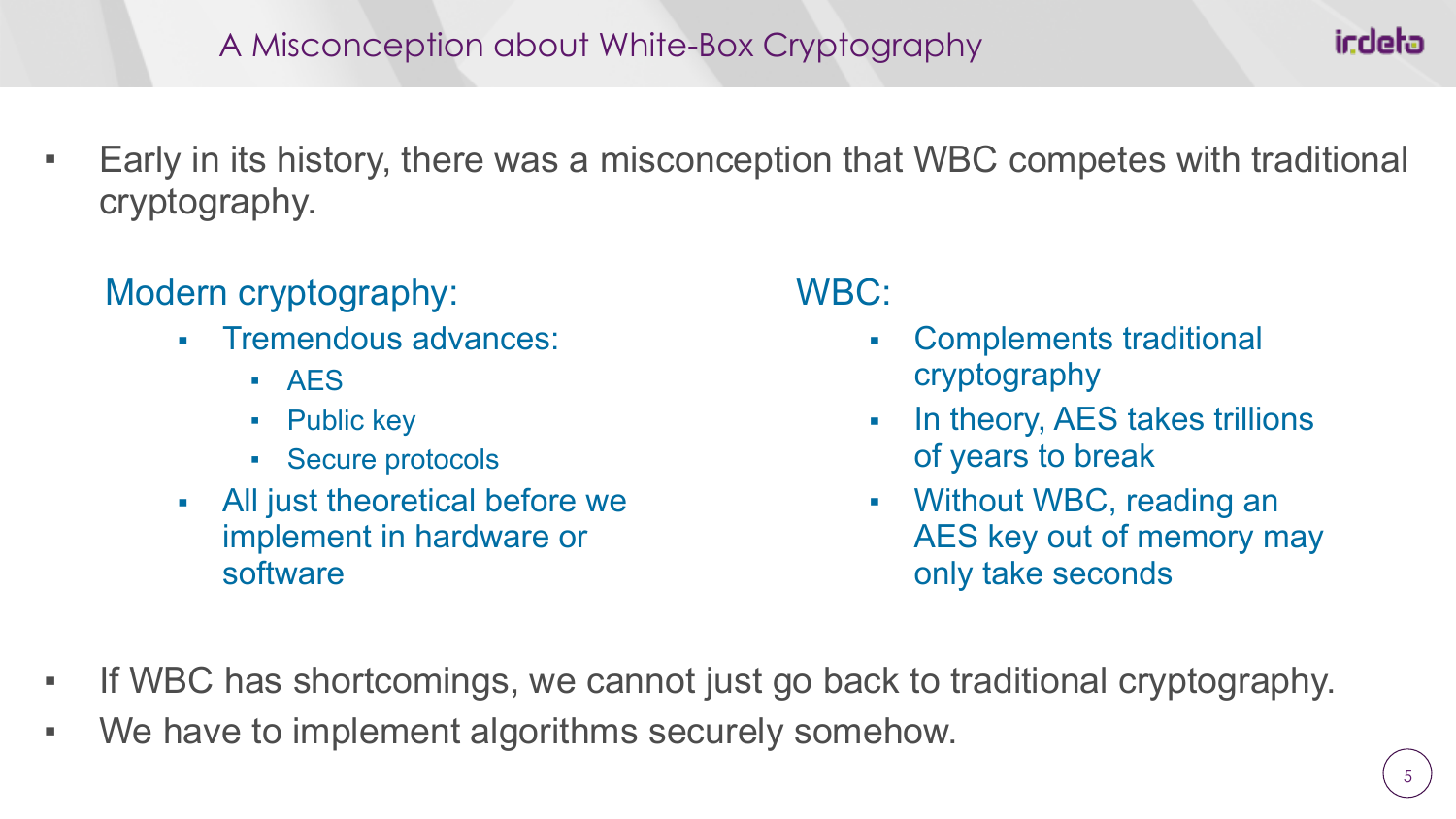- If WBC is important, how have we got along without it?
	- In reality, WBC is in widespread use in many applications.
	- Details are kept secret.
- If your smart phone only contains trusted software and is only ever under the physical control of trustworthy people, then you don't need WBC.



こくりょう

▪ However, if you live on earth where we have attackers and malware, you may benefit from using WBC.

iccleba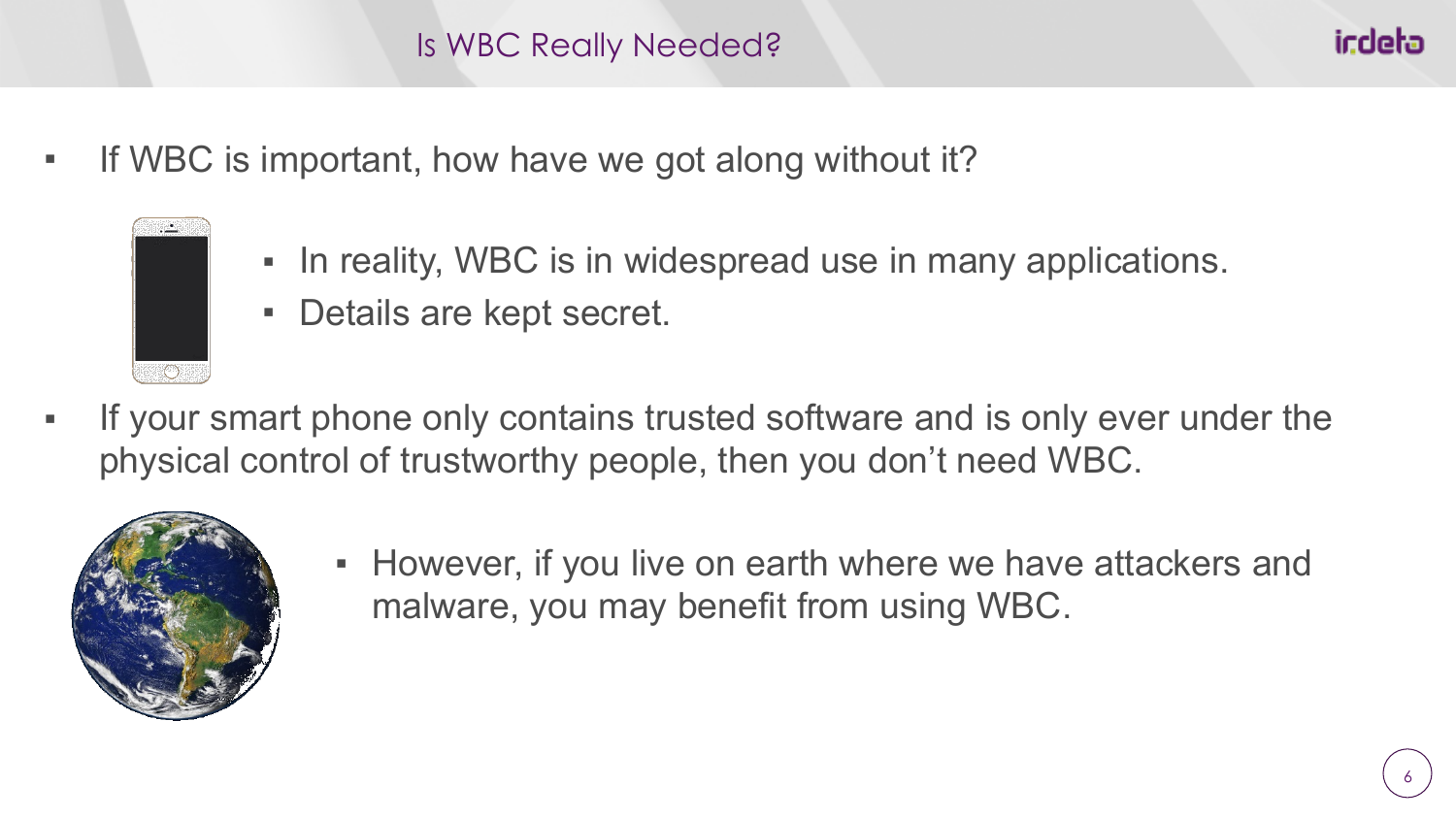### A Common Criticism of WBC

## The claim:

"WBC is less secure than traditional (blackbox) cryptography."

comparing:

WBC implementations +  $\frac{1}{10}$  Attackers who have full software access

# vs.

What they are

Unprotected blackbox cryptographic implementations

Attackers with no side-channel access or software access  $+$ 

We have limited control over the attacker's powers.

The work we do on WBC is a reflection of the reality of attacker powers. We cannot wish away software vulnerability.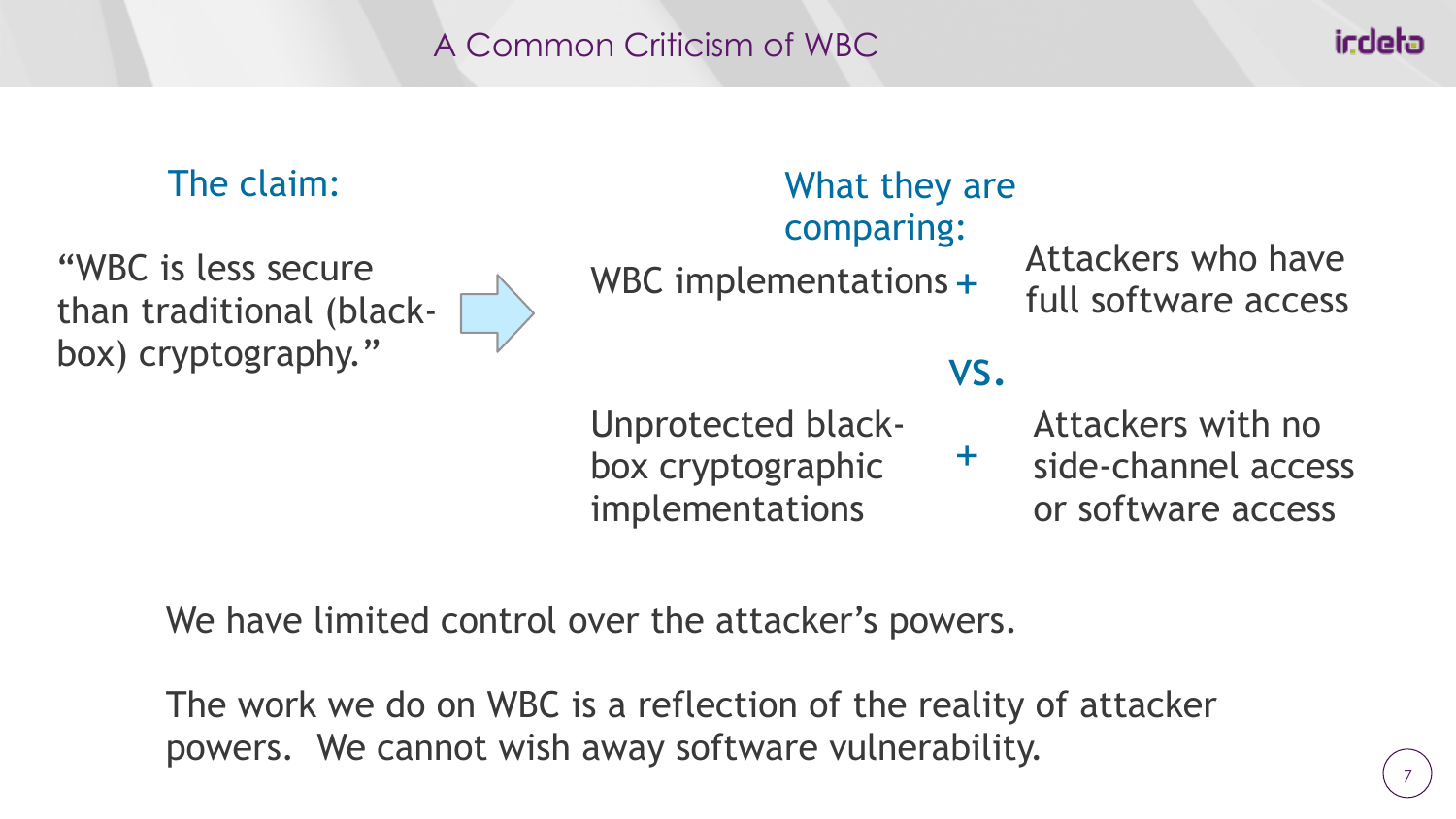Pioneering work on WBC was done at Cloakware (later acquired by Irdeto) by Chow et al. for AES [CEJvO] and DES [CEJvO2].

This work began with a simple observation:



For a given encryption key, building a table mapping all input data (plaintext) to output data (ciphertext) is

- Hopelessly impractical (for AES, 2<sup>128</sup> entries)
- But secure against key extraction!

This led to the idea of using many small tables instead of one big one.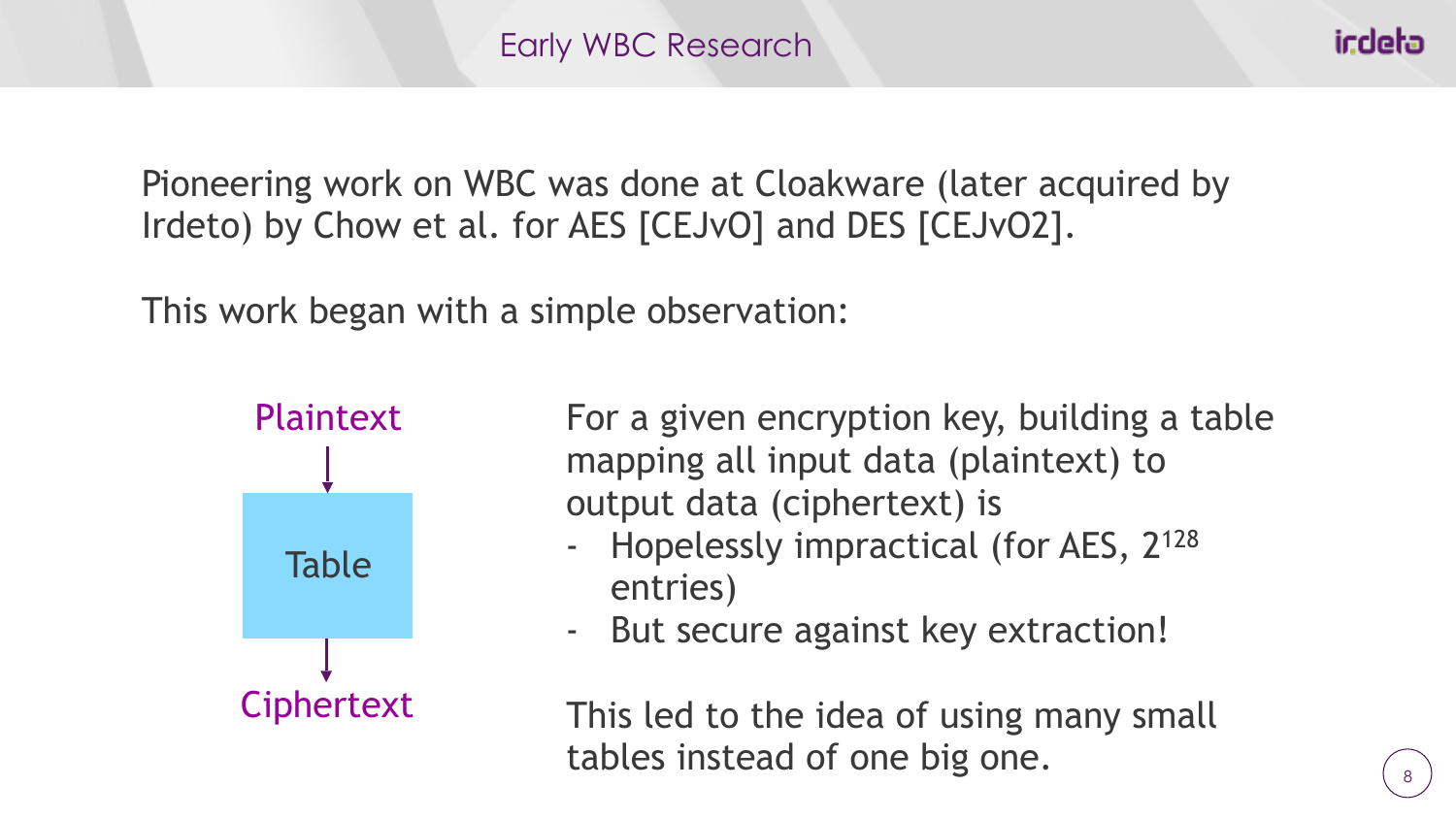For a complete tutorial on the first AES design, see James Muir's paper [M13].

We start with an insecure table-based AES implementation and look at how Chow et al. modified it.

3 of the 4 AES steps are quite straightforward.

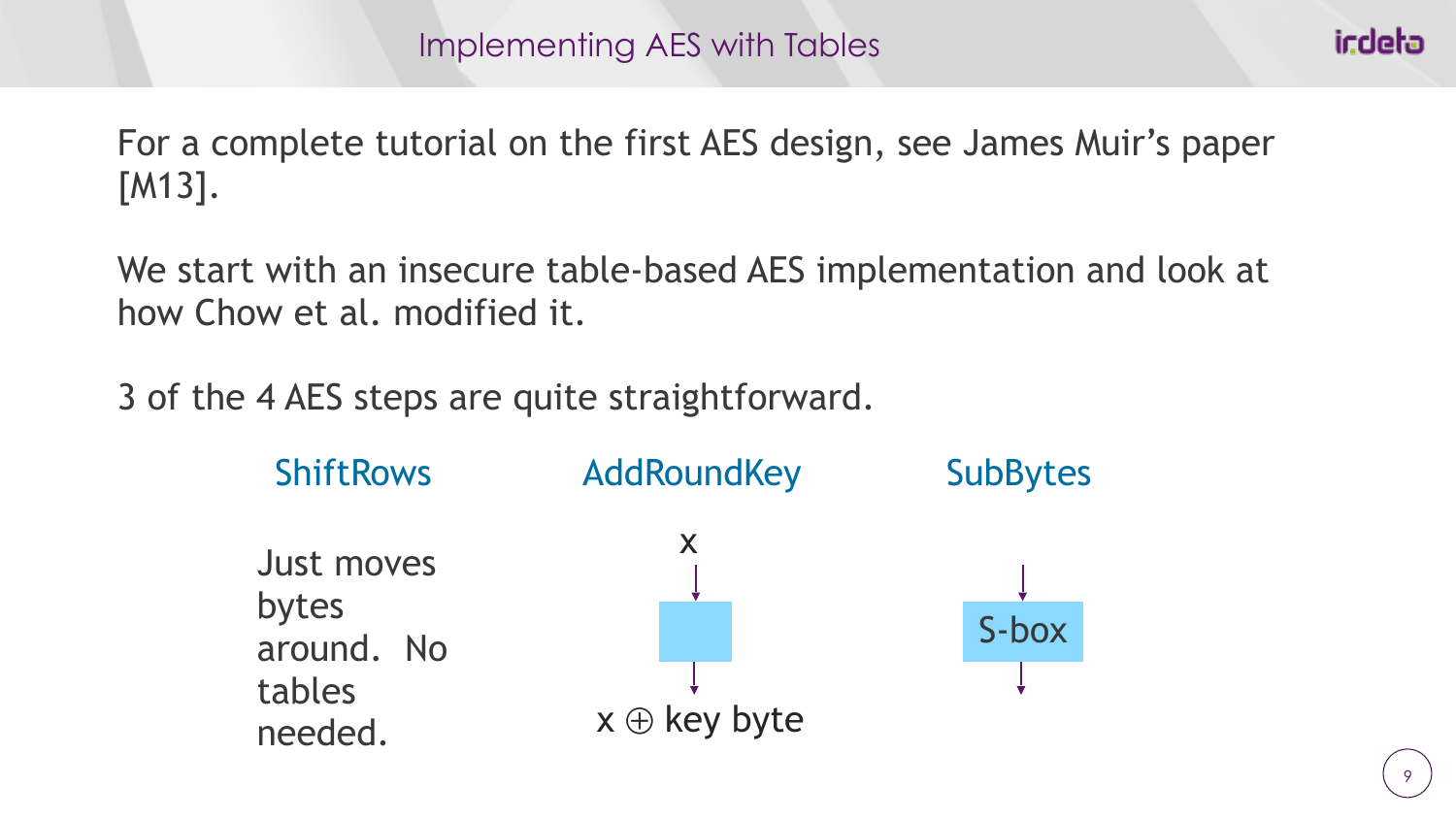MixColumns involves expanding 8 bits to 32 bits and XORing four 32-bit values.

• There are 4 different expansions (Ty0, Ty1, Ty2, Ty3). 4 bits 4 bits

XORing is done 4 bits at a time to control table size.





indeta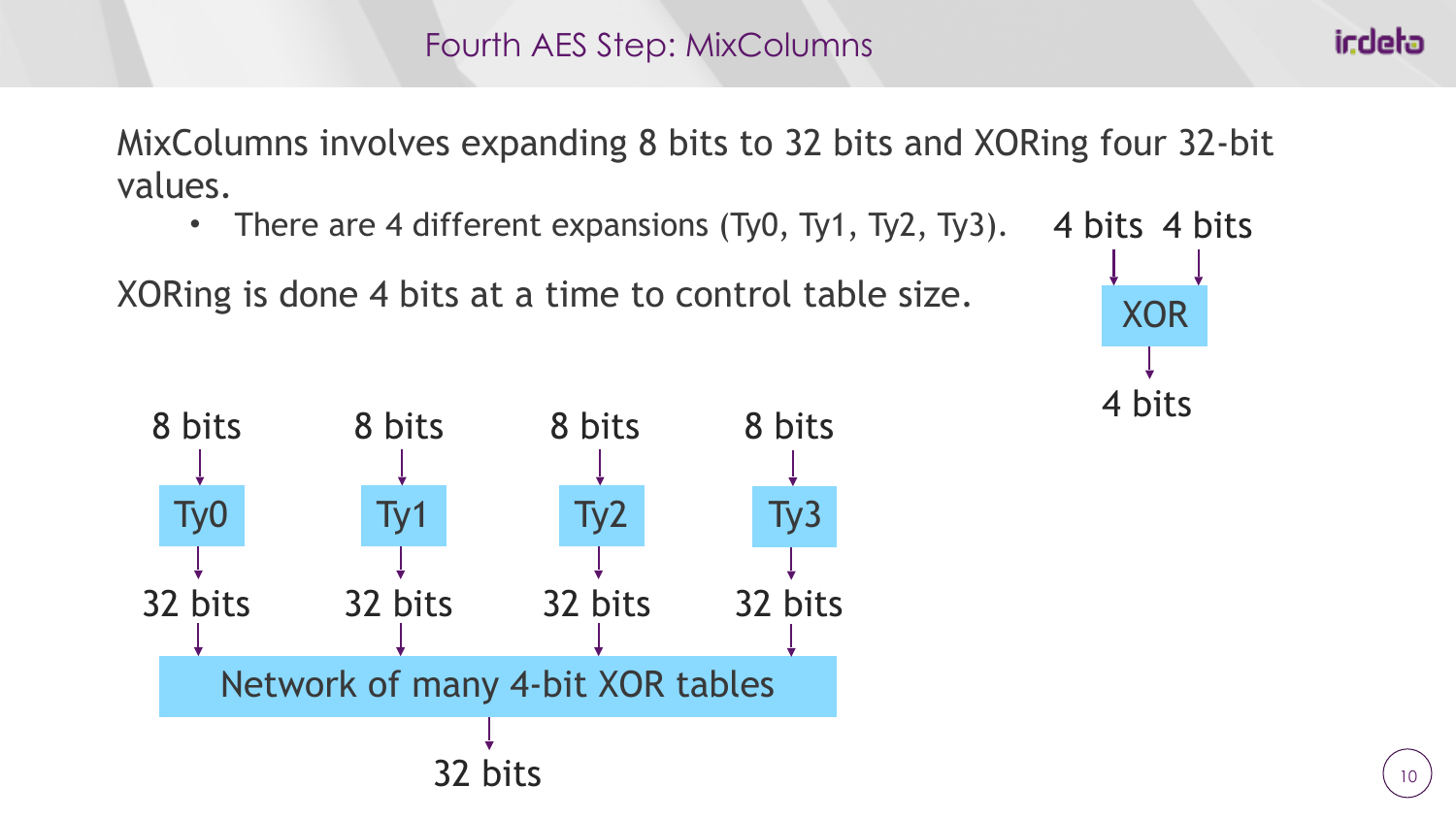#### Chow et Al. Modifications

**AddRoundKey** 

S-box

Ty o T-box

### Table Composition

Whenever one table feeds directly into another table, replace the two tables with one composed table.



T-box

T-box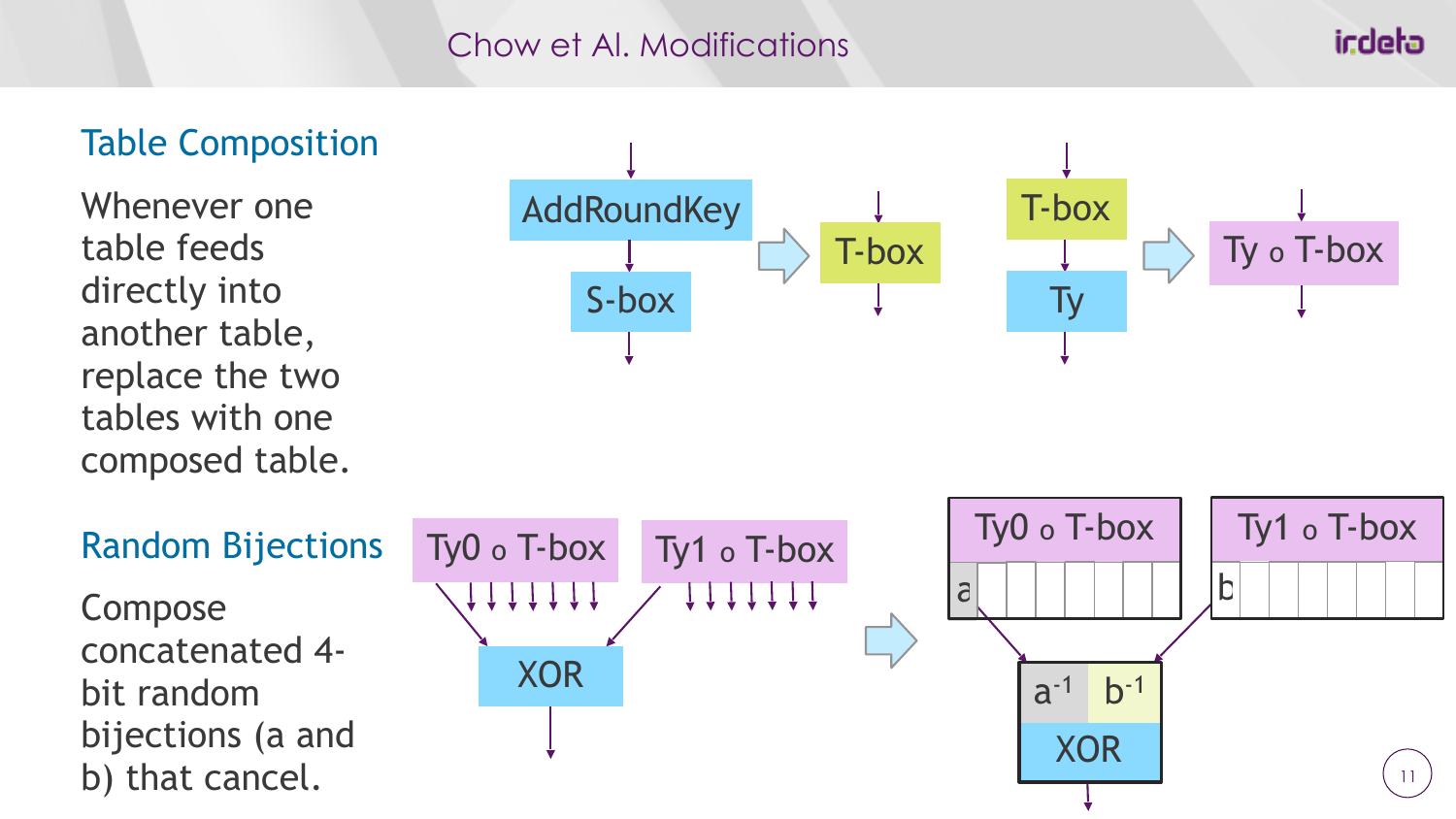- Many people consider WBC to mean table-based designs similar to the original Chow et al. AES and DES implementations.
	- We take a much broader view.
- WBC is any attempt to design attack-resistant cryptographic software. E.g.,
	- Different types of tables
	- Possibly no tables at all
	- **Protections using software security methods**

▪ …

icdeta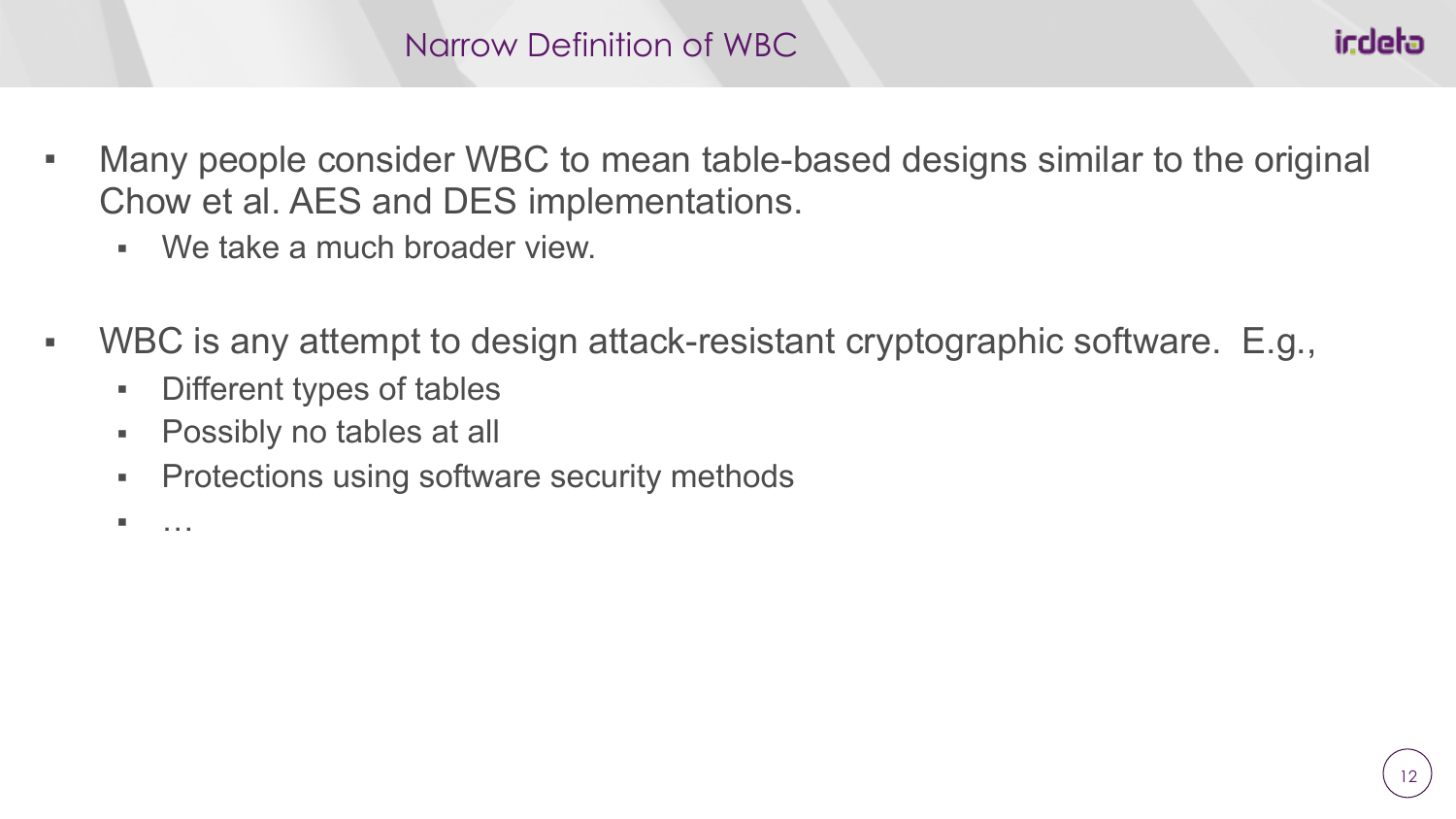#### Broader Definition of WBC

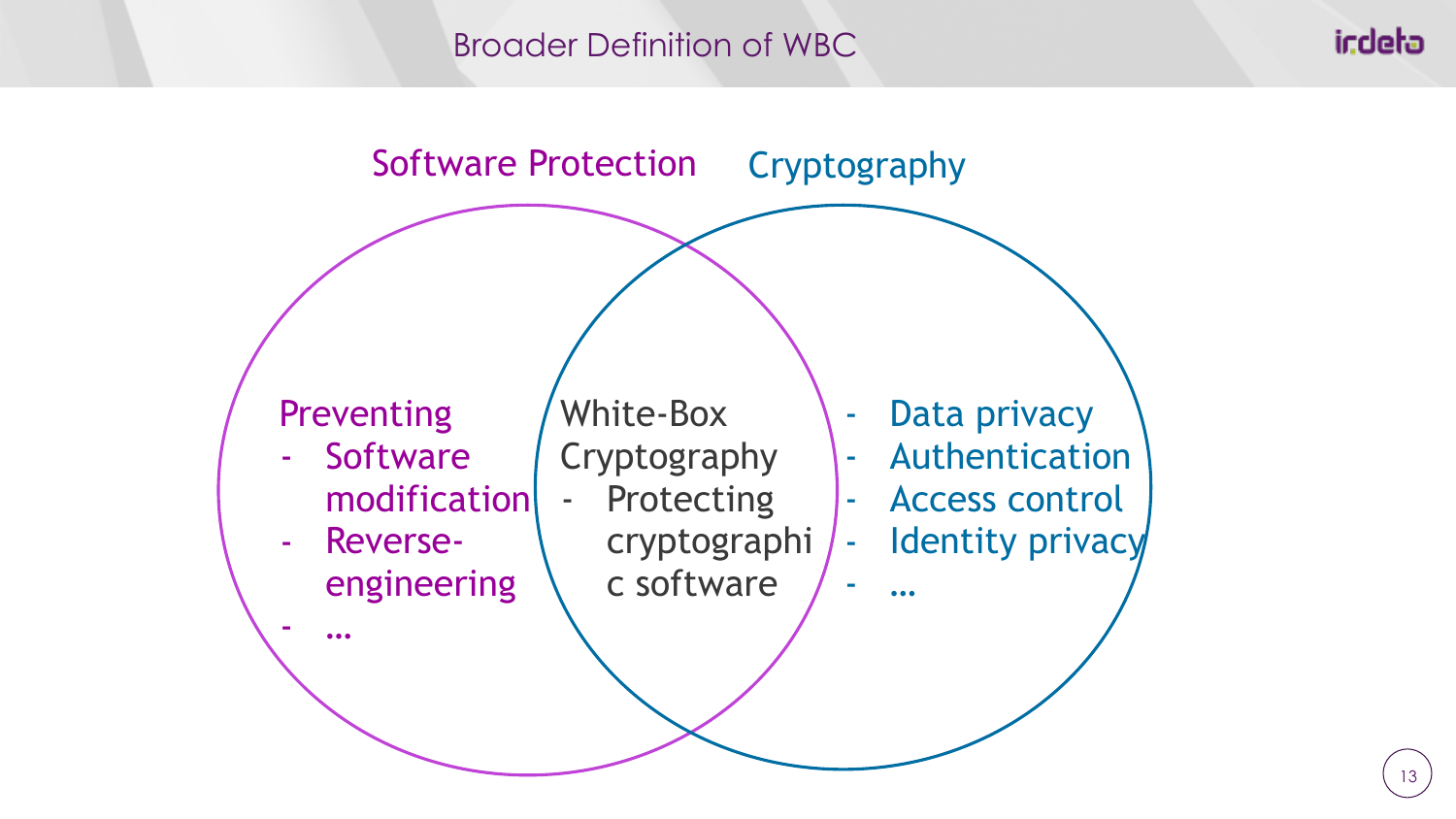Security is very important, but hard to measure.

Security tends to get focus after a successful attack in the field. Until then, size and speed concerns dominate.

WBC software vs. unprotected cryptographic software:



All security measures must give enough benefit to justify their costs.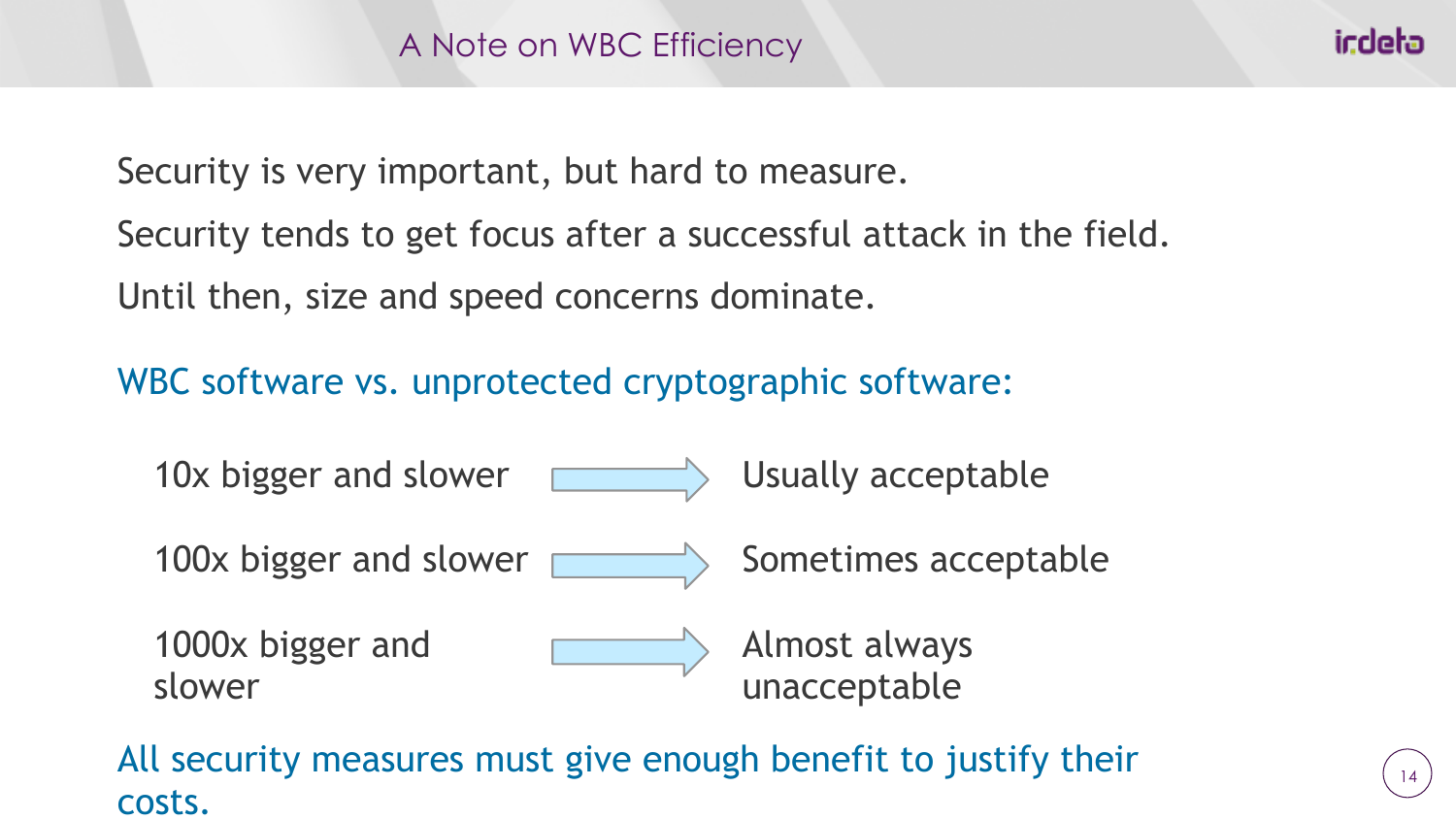- Chow et al. made important contributions.
	- $\blacksquare$  But they gave us just the 1<sup>st</sup> generation of WBC.
	- **•** This is good because this 1<sup>st</sup> generation has been thoroughly broken.
- Billet et al. found the first attack [BGE] on the published white-box AES [CEJvO]. They were able to extract the AES key.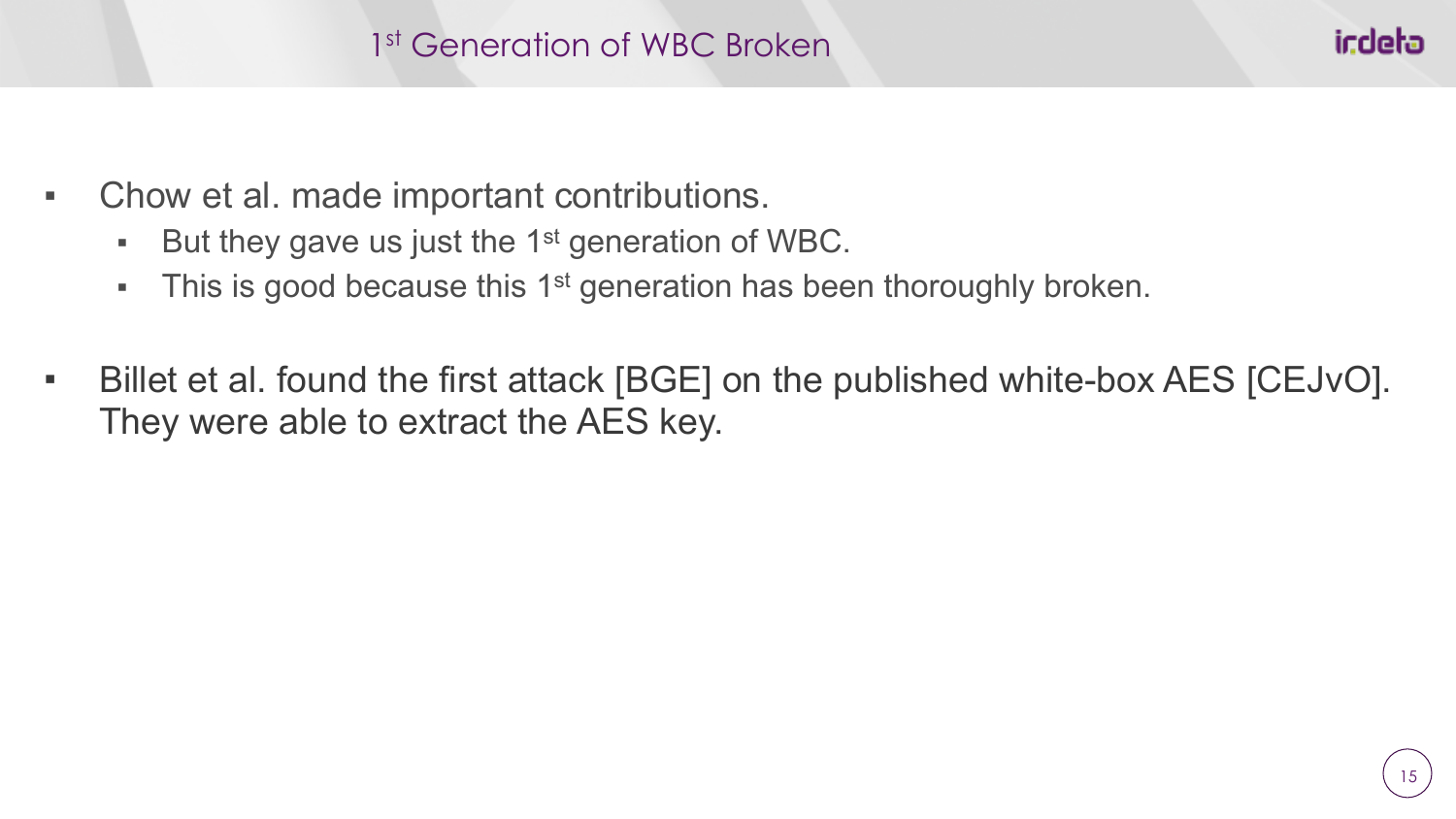## We investigated each white-box table further:



The break was thorough and we later developed countermeasures for new white-box implementations.

The details of this 2<sup>nd</sup> generation of white-box AES and triple-DES were never published.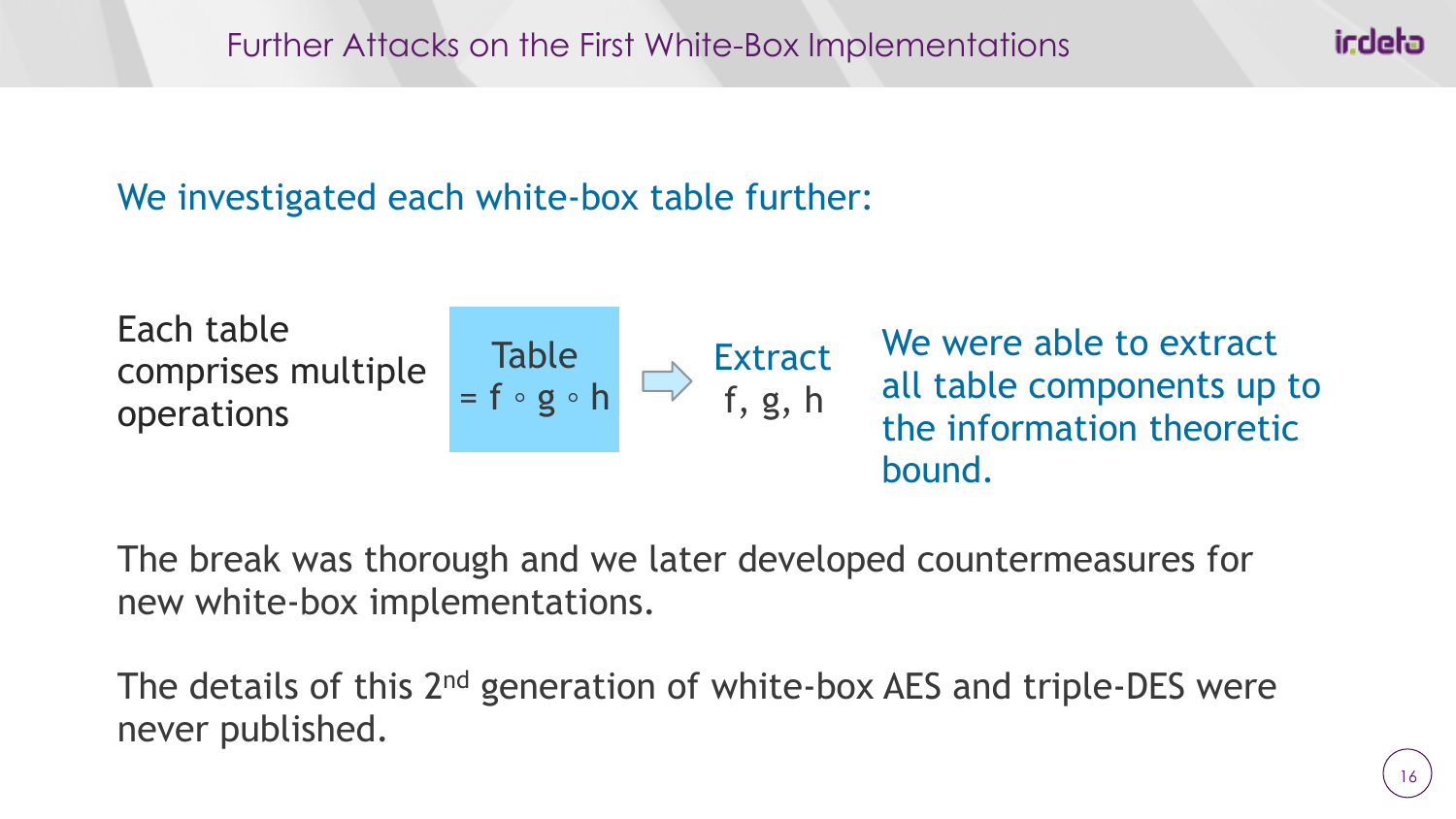icdeta

# Barak et al. proved:

There exist programs that cannot be protected [BGIRSVY].



Some people conclude:

WBC cannot work. Not true.

In the practical world we do not need to protect all programs.

It is clearly possible to make the life of hackers and reverse-engineers harder.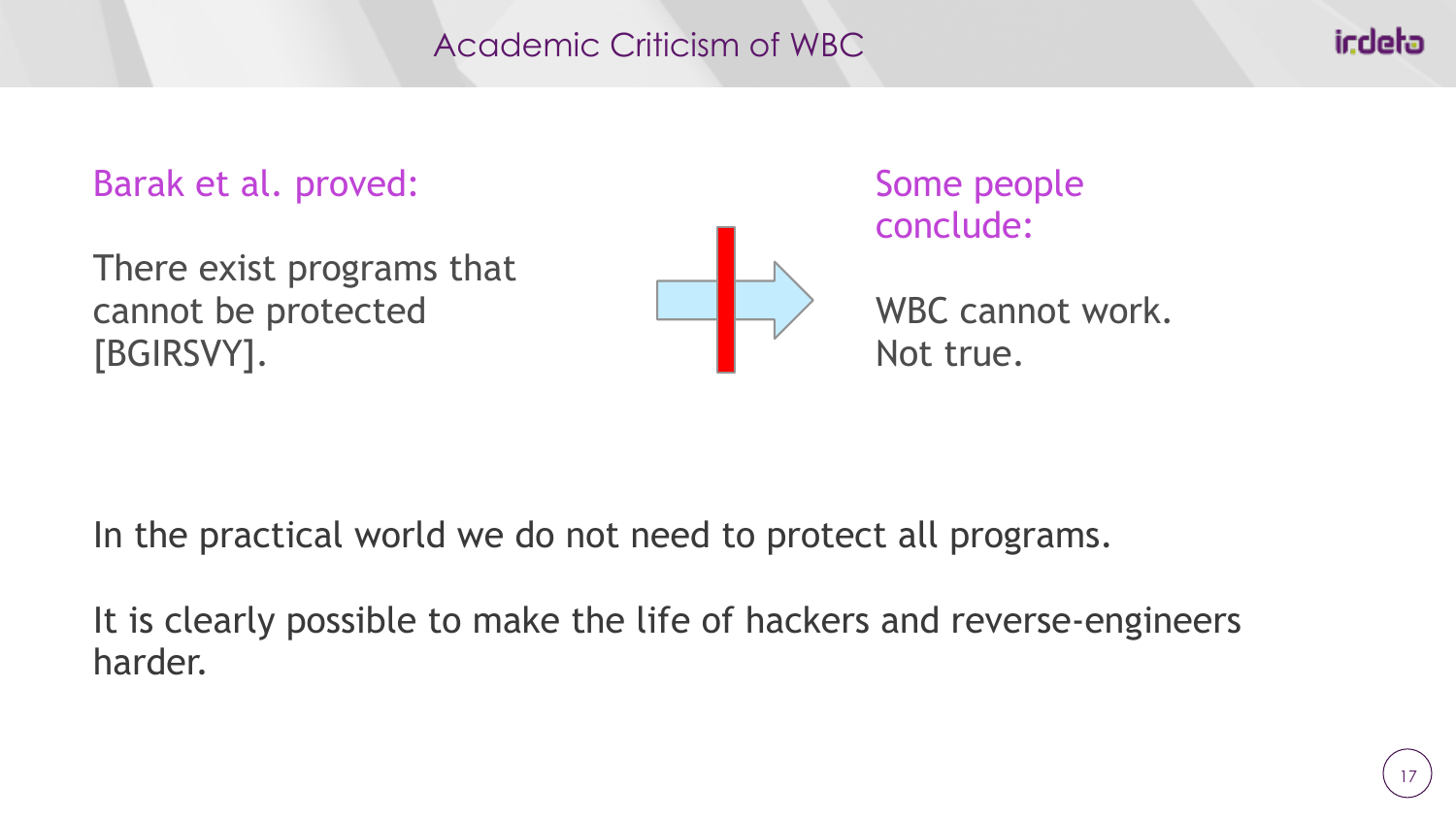- The second generation of WBC designs resisted attacks like that of Billet et al. [BGE], but fell to two new attacks borrowed from hardware side channel work.
	- Differential Fault Analysis (DFA)
	- Differential Computation Analysis (DCA)
- We needed to move on to a third generation of WBC designs.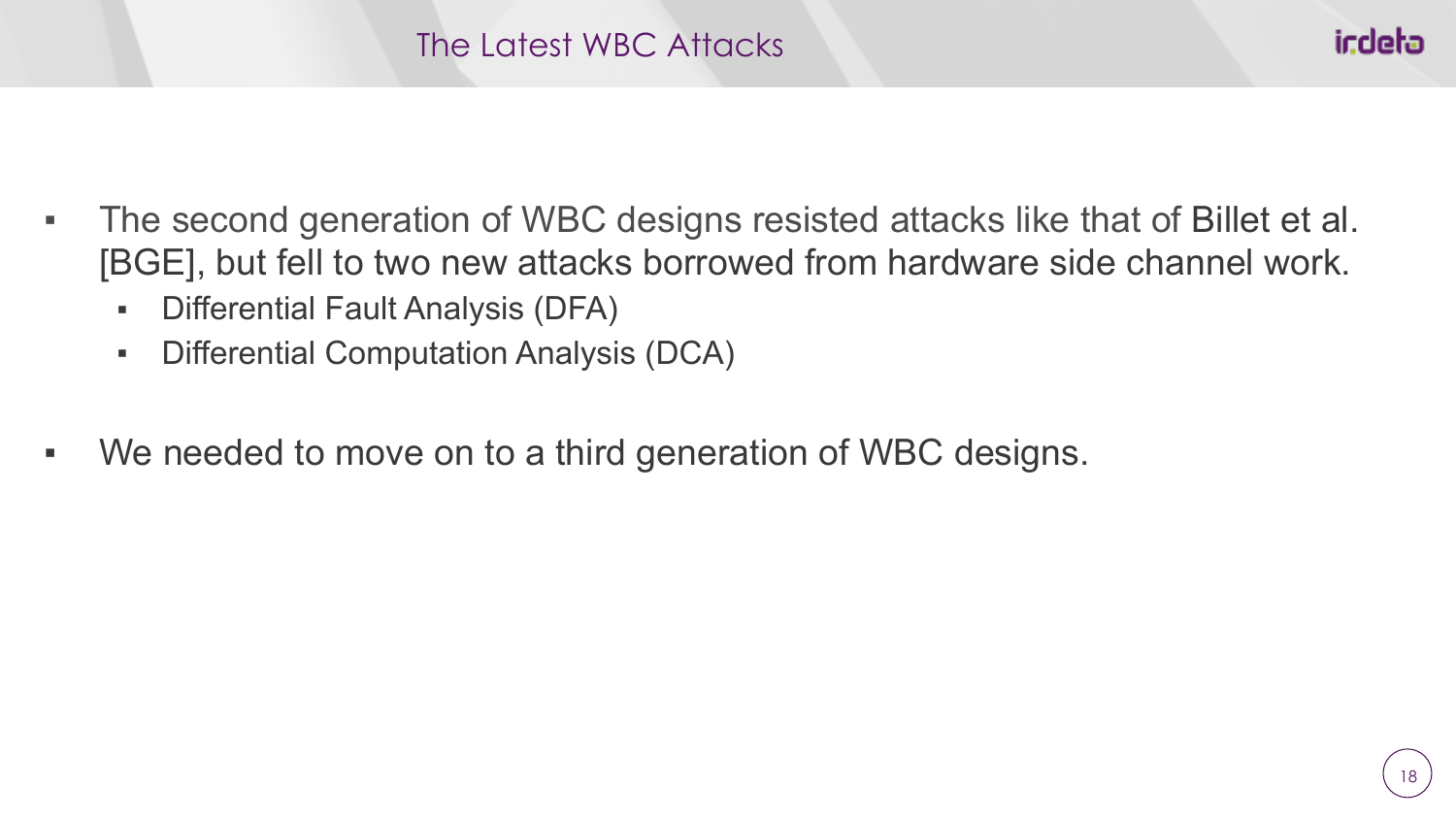icdeta

DFA was originally an attack on hardware crypto implementations [BS97].

But it works on white-box implementations as well.

An example showing part of the final stage of DES:



Desired fault injection point Attacker first runs code and records ciphertext.

> Then injects fault and records faulty ciphertext.

Only certain combinations of 6 key bits are consistent with the results.

19 Rinse and repeat until entire key is known.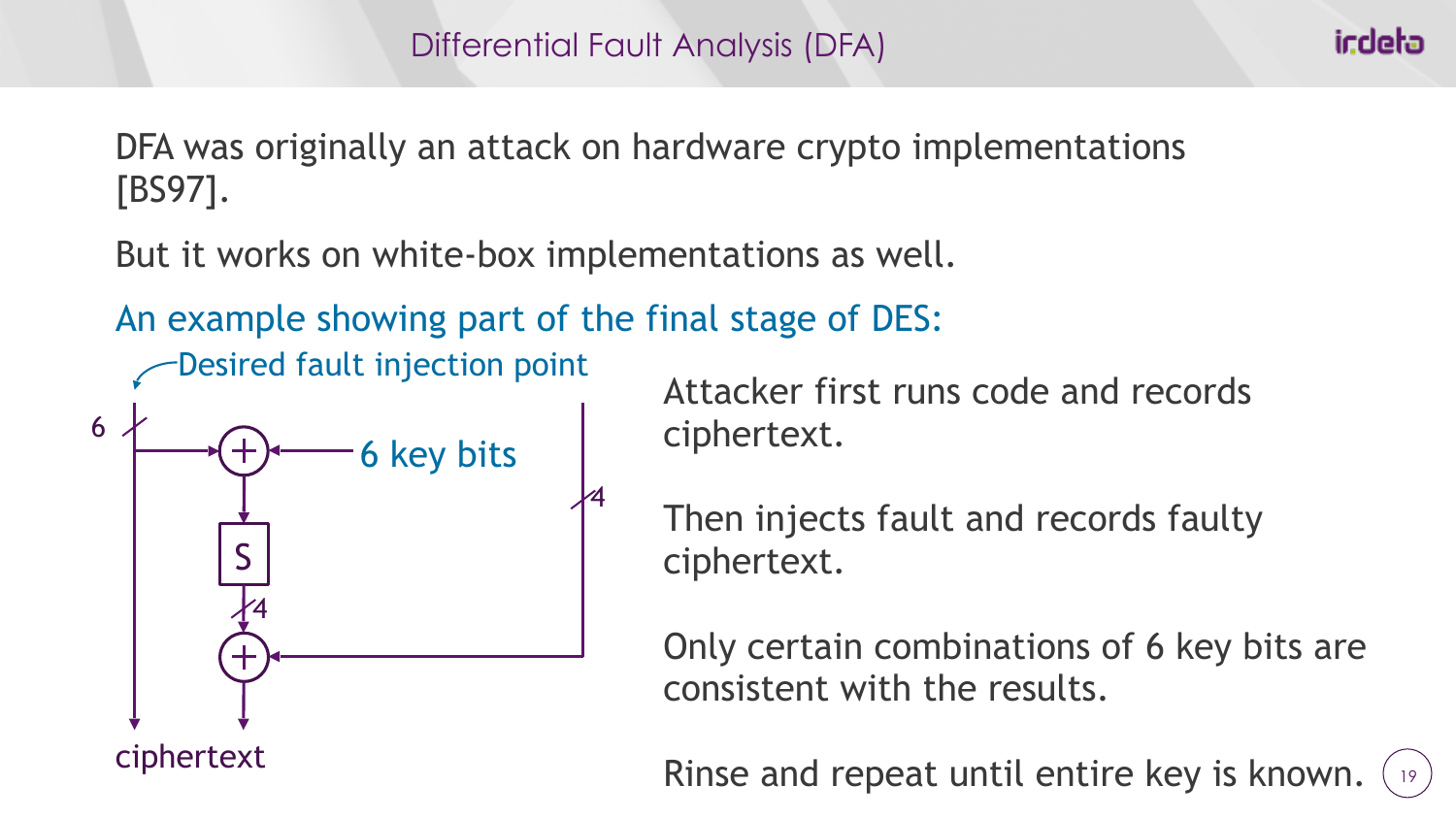## DFA Countermeasures

| <b>White-Box DFA Attack Requirements</b>                                                                                           | <b>Countermeasures</b>                                                                                                                                                               |
|------------------------------------------------------------------------------------------------------------------------------------|--------------------------------------------------------------------------------------------------------------------------------------------------------------------------------------|
| Ability to inject the right types of<br>faults                                                                                     | Redundant computations to detect<br>$\bullet$<br>faulty data<br>Disguise redundancy with distinct data<br>transforms<br>Corrupt ciphertext if redundant<br>computations do not match |
| Ability to make faults that affect just<br>a few bits                                                                              | Transformations on data with wide<br>$\bullet$<br>scope<br>Changing transformed data affects<br>many 'original' bits                                                                 |
| Ability to view ciphertext<br>This led to a 3rd generation of white box AES and triple-<br>DES whose details were never published. | Apply data transformations to                                                                                                                                                        |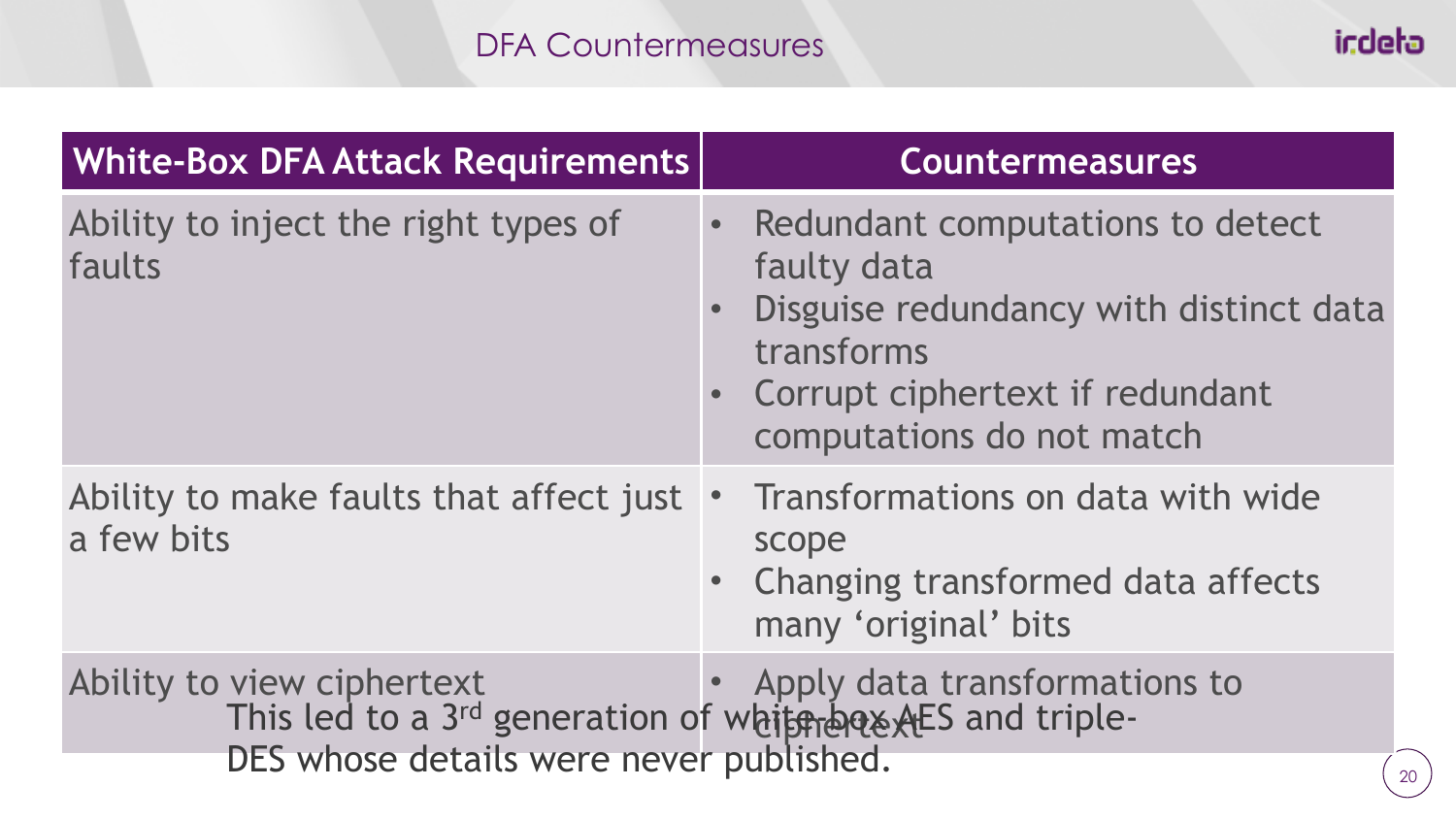DCA [BHMT] is based on Differential Power Analysis (DPA) [KJJ99].

DPA extracts keys from physical crypto implementations by examining power usage.

An example (showing part of the final stage of DES):



Choose a guess of the 6 key bits.

Execute DES for many random plaintexts, record ciphertext and power consumption traces.

Compute one internal bit for each trace.

Average the 0-traces and 1-traces separately.

If there is a non-random difference between the averages, then the 6-bit key

ir:deta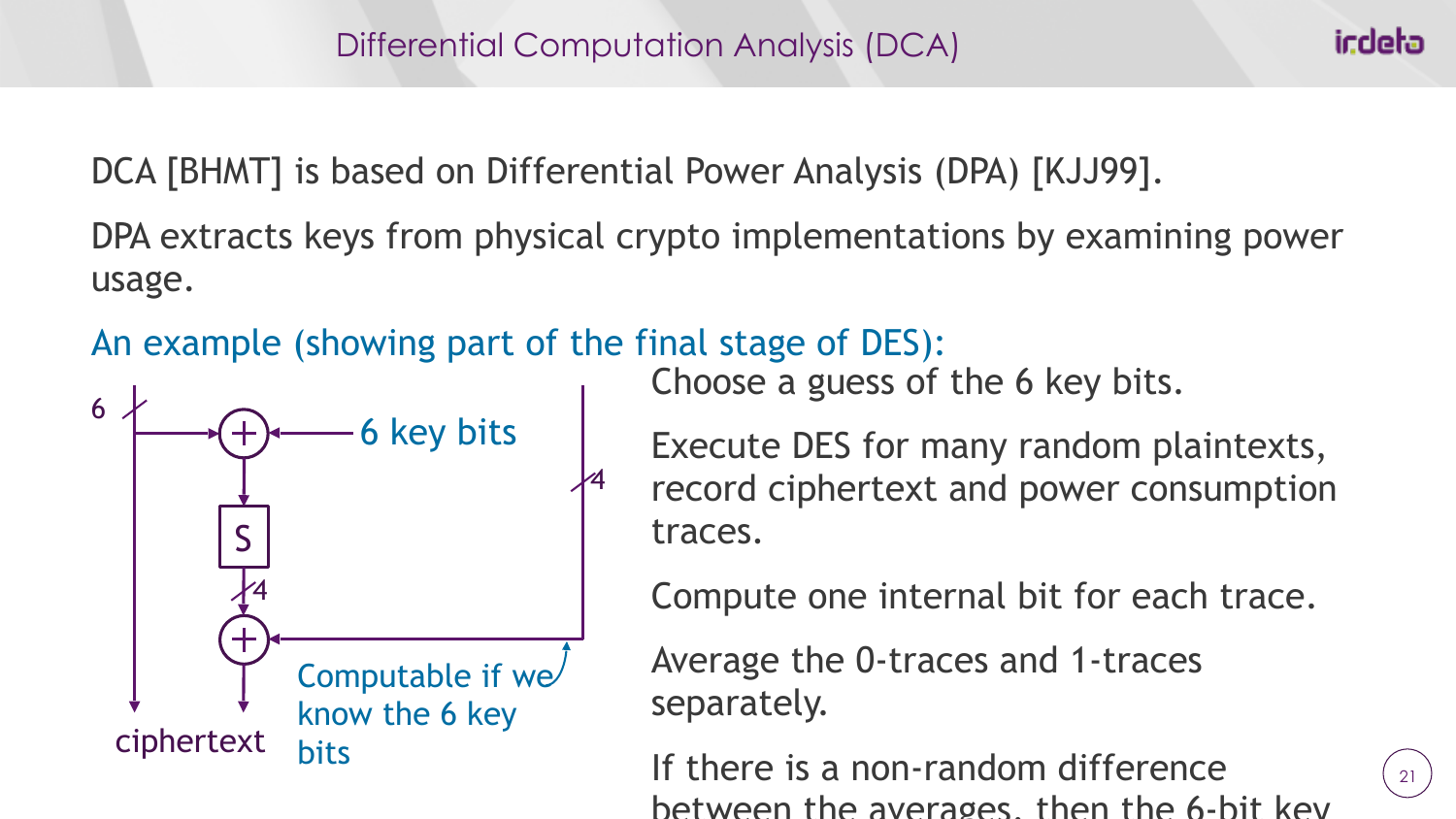DPA uses power traces. DCA uses computation traces.

Computation traces can be

- Snapshots of memory during white-box execution
- Stack contents
- Table indexes
- Register contents
- Pointer values

With DCA, we look for correlations between the internal computed bit and any part of the computation traces. Finding a correlation means the key bits guess is right.

This attack is powerful because the attacker does not need to know in advance which part of the computation traces will reveal a correlation.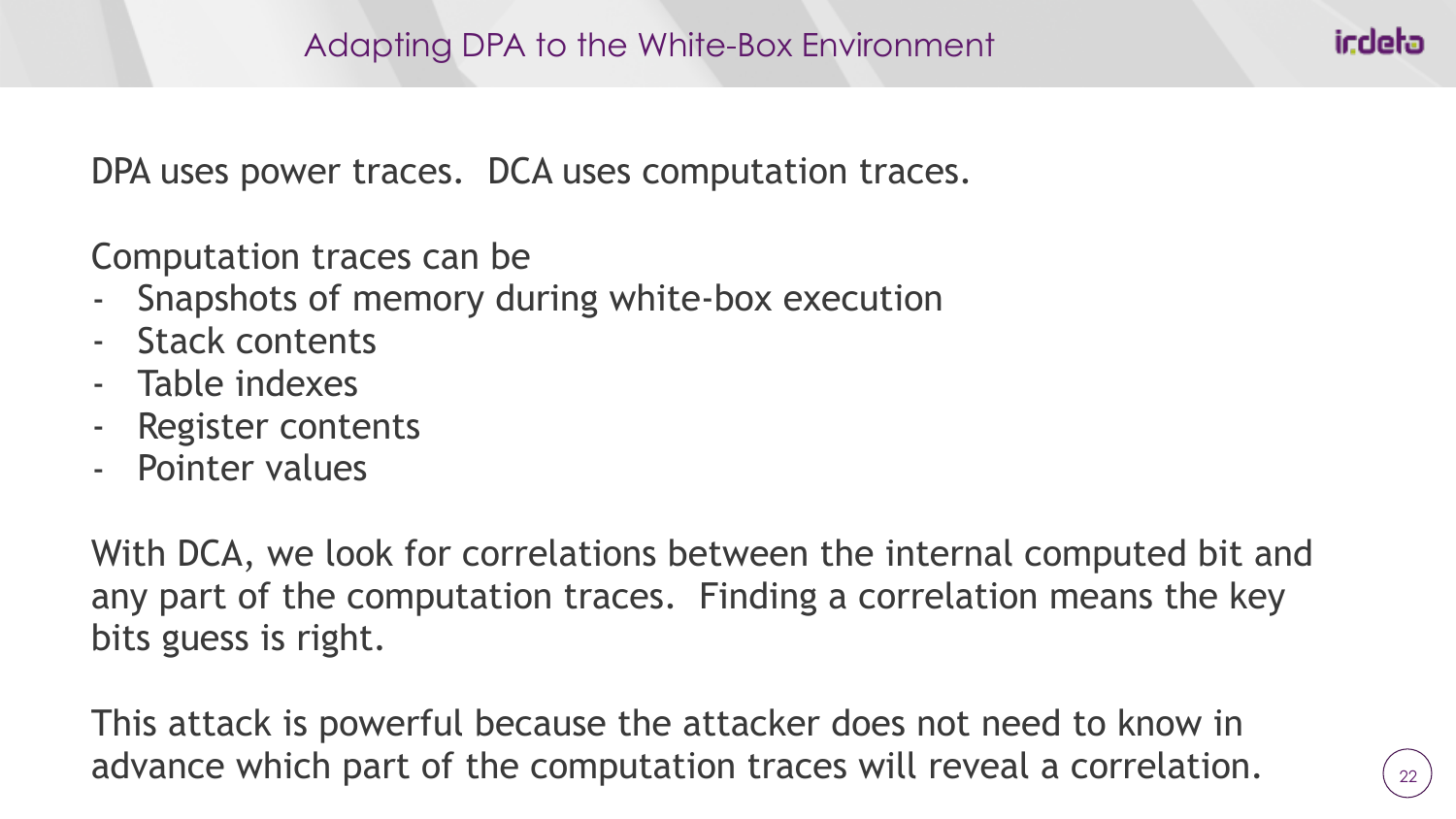| <b>White-Box DCA Attack Requirements</b>                                                          | <b>Countermeasures</b>                                                                                                    |
|---------------------------------------------------------------------------------------------------|---------------------------------------------------------------------------------------------------------------------------|
| Existence of correlations between<br>white-box data representations and<br>the untransformed data | • Ensure no such correlations exist<br>• Requires a careful entangling of<br>intermediate data throughout the<br>software |
| Ability to view ciphertext                                                                        | • Apply data transformations to<br>ciphertext                                                                             |

Some countermeasures in our 3rd generation white-box implementations resisted DCA.

However, we have a 4<sup>th</sup> generation with improved resistance.

An important part of a security strategy is continuous adaptation to limit the damage from attacks.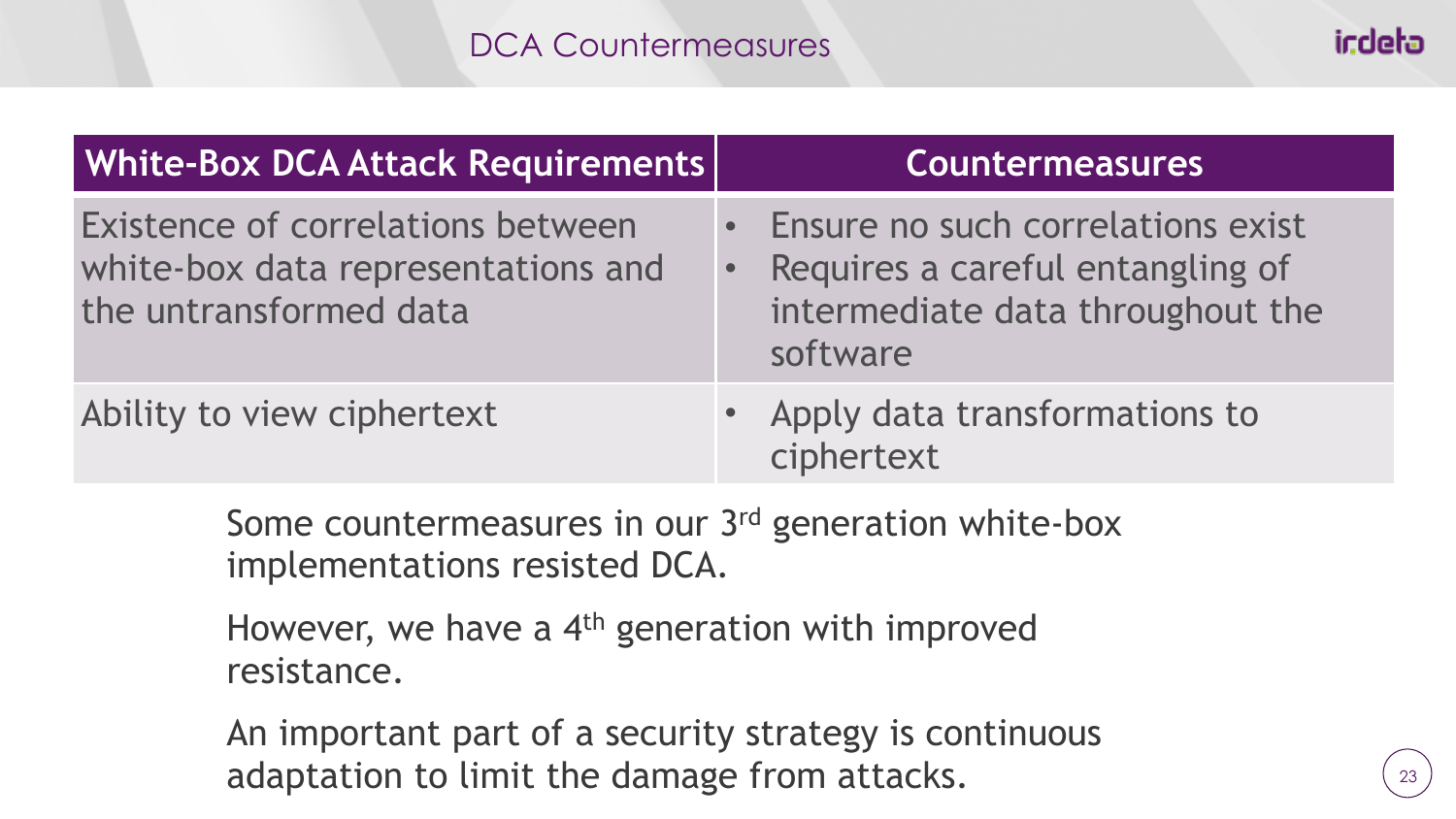- We have had success creating attack-resistant white-box software.
	- But we lack a theory that allows us to link WBC security to a known hard problem.
	- **Perhaps indistinguishability obfuscation (iO) will be a useful** research path.
- A big part of the challenge is the need for size and speed efficiency.
- We welcome new research advances in WBC, but do not have the luxury of time to wait for them.
	- The need for secure software today is great.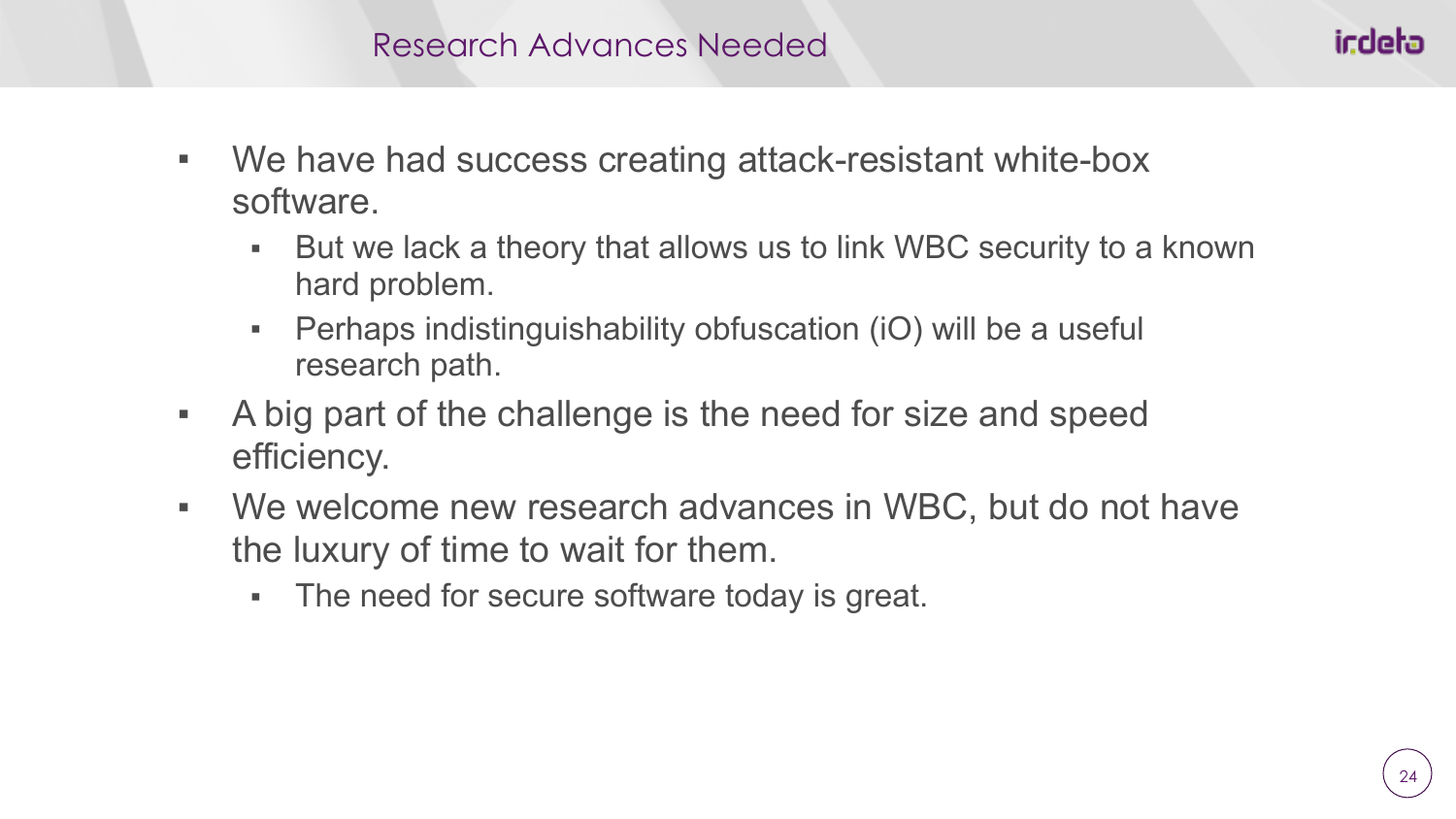So far we have focused on AES and DES.

But there are many other cryptographic algorithms:

- RSA
- Elliptic Curves
- Hash functions
- Message authentication codes
- …

The rich mathematical structure of most public-key algorithms makes them particularly challenging to protect in software.

I will not say more here about these algorithms other than to say that each presents unique white-box challenges and we have designs for each.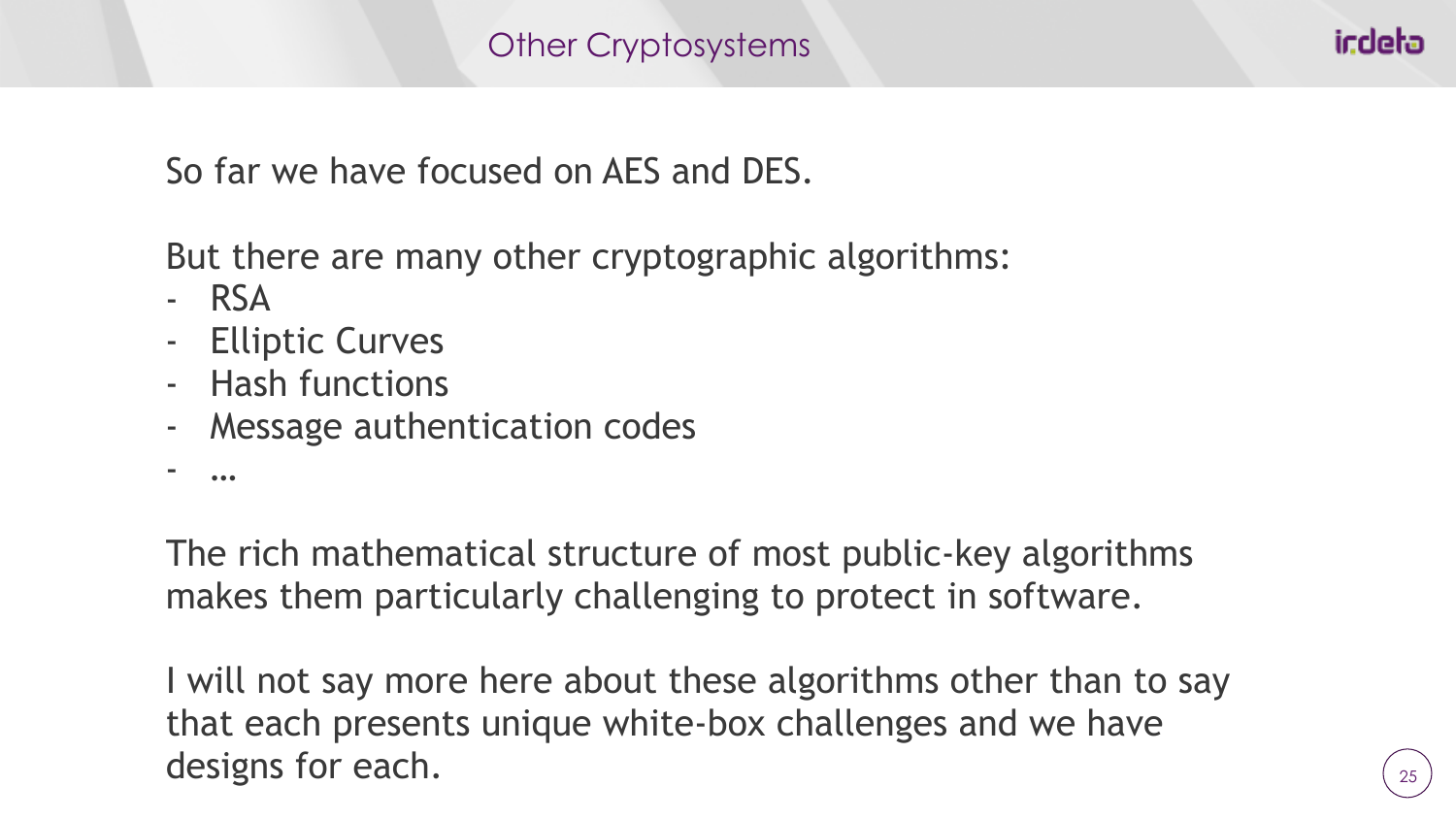- Those familiar with the original WBC papers tend to think in terms of "fixed-key" software designs
	- Fixed-key means the cryptographic key is baked into the software.
- However, in many applications, we need "variable-key" designs
	- Variable-key means the software takes a protected key as an input so that it can operate with different keys at different times.
- We have fixed-key and variable-key versions of our WBC designs.

icdeta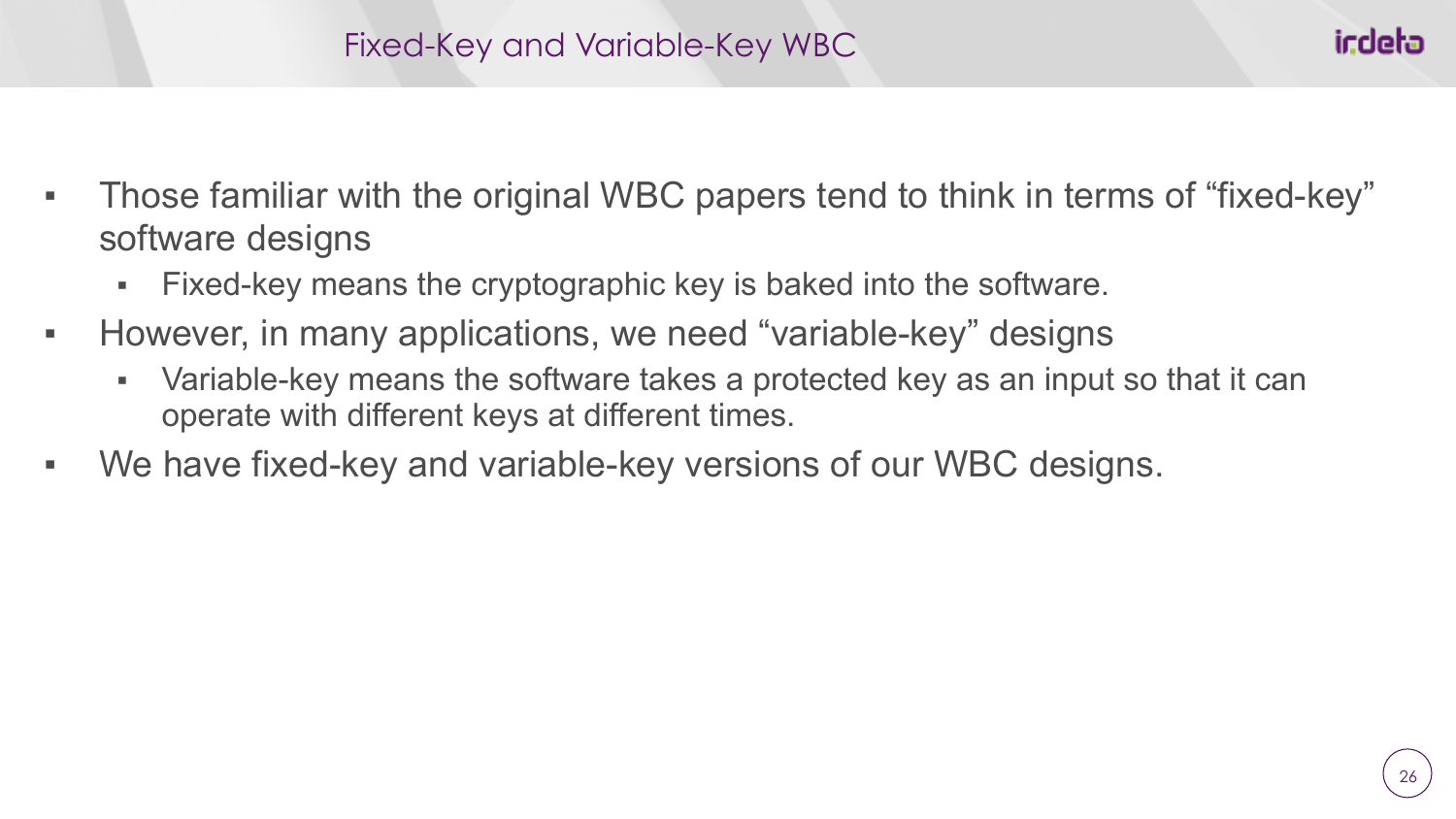The world knows white-box cryptography as table-based implementations similar to the first published papers.

We are examining ways to retain the mathematical complexity of these table-based designs, but without any tables – just code.

| <b>Tables</b>                                                                | Code                                                                                                                                                   |  |
|------------------------------------------------------------------------------|--------------------------------------------------------------------------------------------------------------------------------------------------------|--|
| Tables stand out in<br>software.                                             | White-box code blends better with other<br>parts of an application. It is better if<br>attackers cannot see where white-box<br>crypto begins and ends. |  |
| for the types of operations into software protection.<br>we can compose with | We seem to be at the limit We can better leverage growing research<br>An bilet gresting side effect of table-free designs is that it has made it       |  |
| easier to adapt to protecting new cryptosystems.                             |                                                                                                                                                        |  |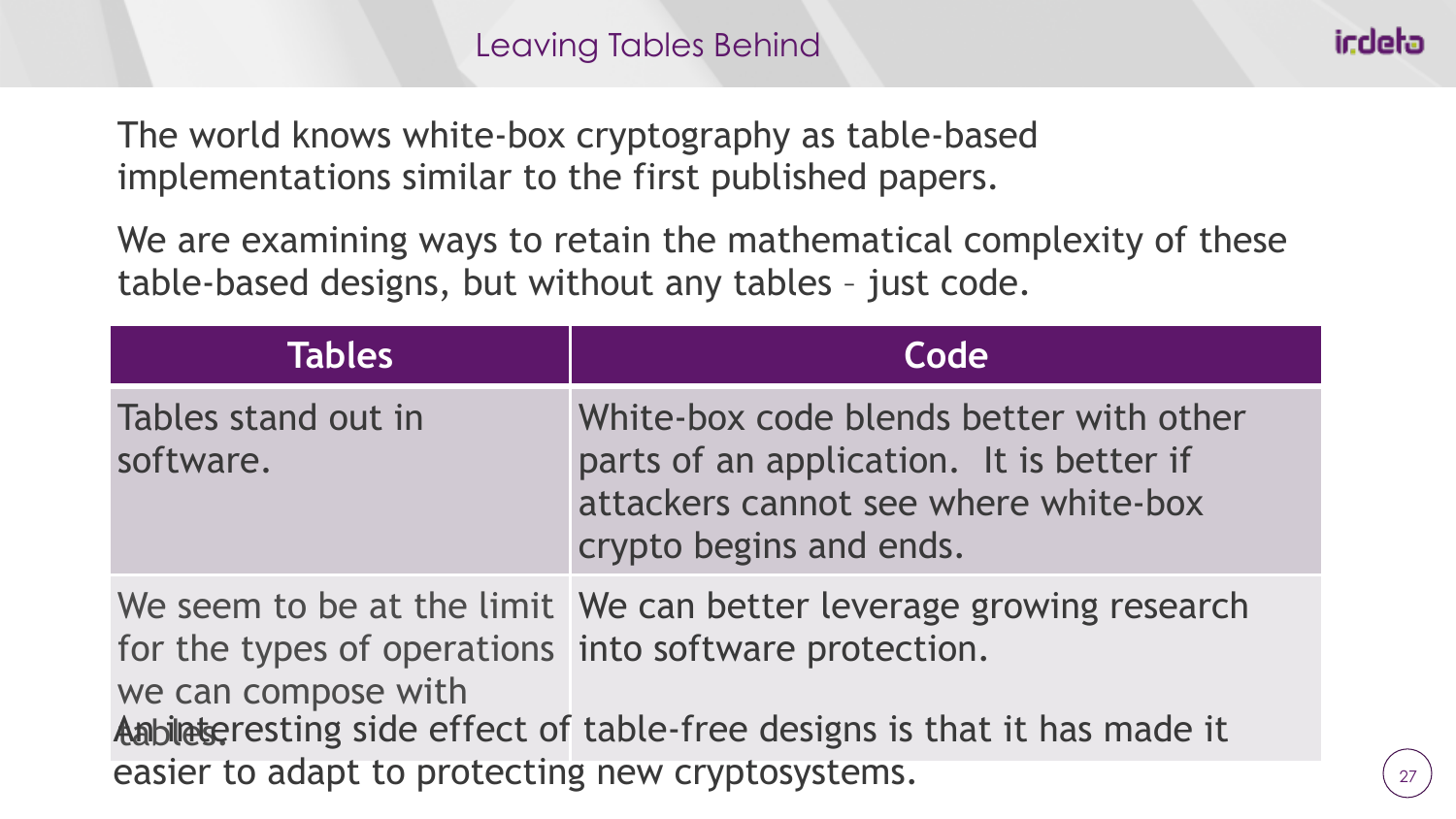#### Custom Ciphers

- Coming up with AES was a world-wide effort.
	- Designing your own cipher makes little sense from a black-box point of view.
- But perhaps there are ciphers that are easier to protect in a white-box environment than AES is.
	- "White-box friendly" ciphers
- Another potential advantage of custom ciphers is that it is hard to mount DFA or DCA attacks against unknown ciphers.
	- Frequent updates of the cipher could be a useful security measure.
- This is an active area of research.

icdeta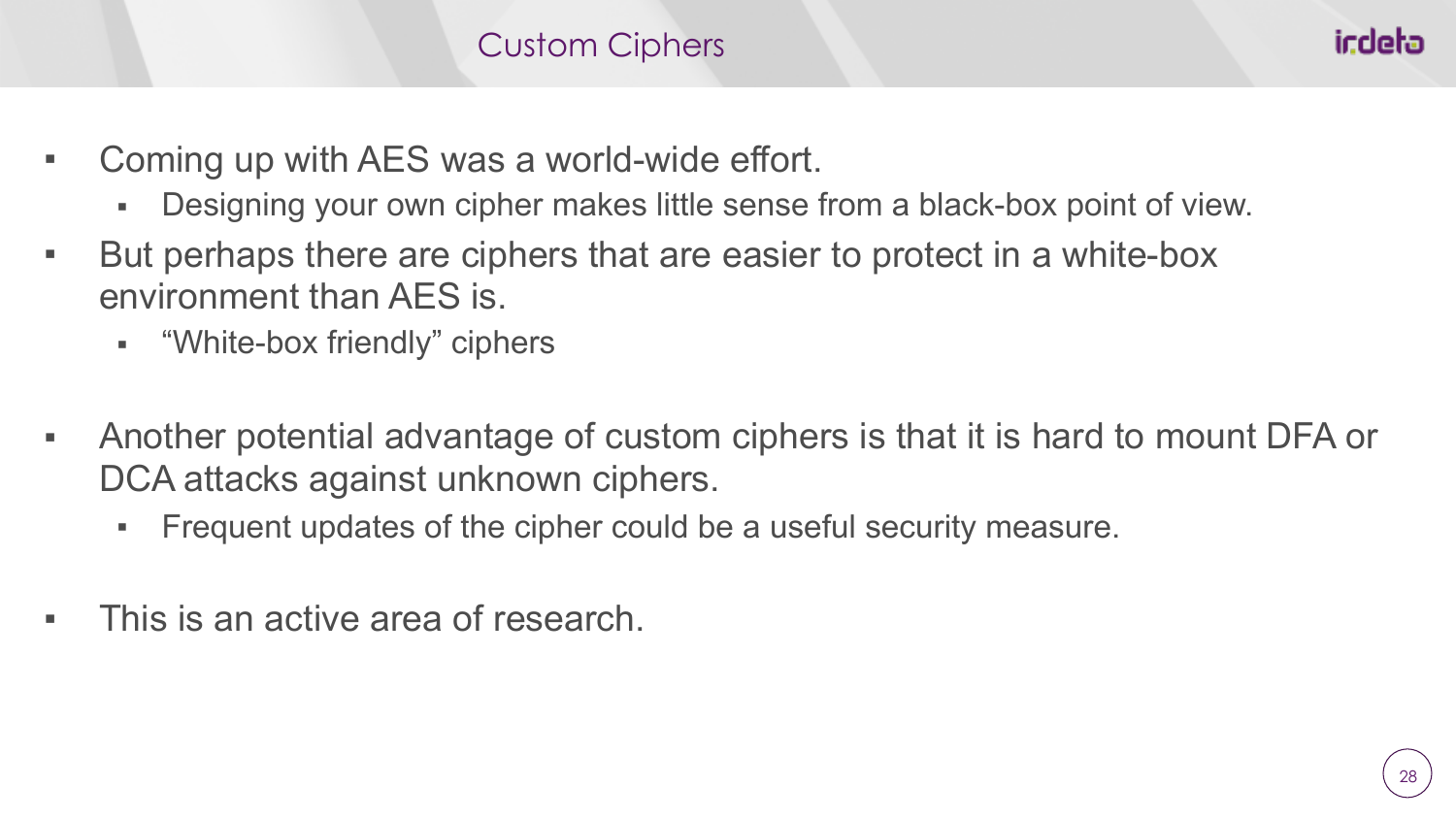One of the available tools for improving software security is a Trusted Execution Environment (TEE).

TEEs use hardware to limit access to programs and data during execution.

TEEs are an important part of software security but are not perfect; we should still protect the software they run.

For security, we limit TEE access to one or more trusted software vendors.

Relentless pressure for openness leads to opening TEE access and reducing its security over time.



icdeta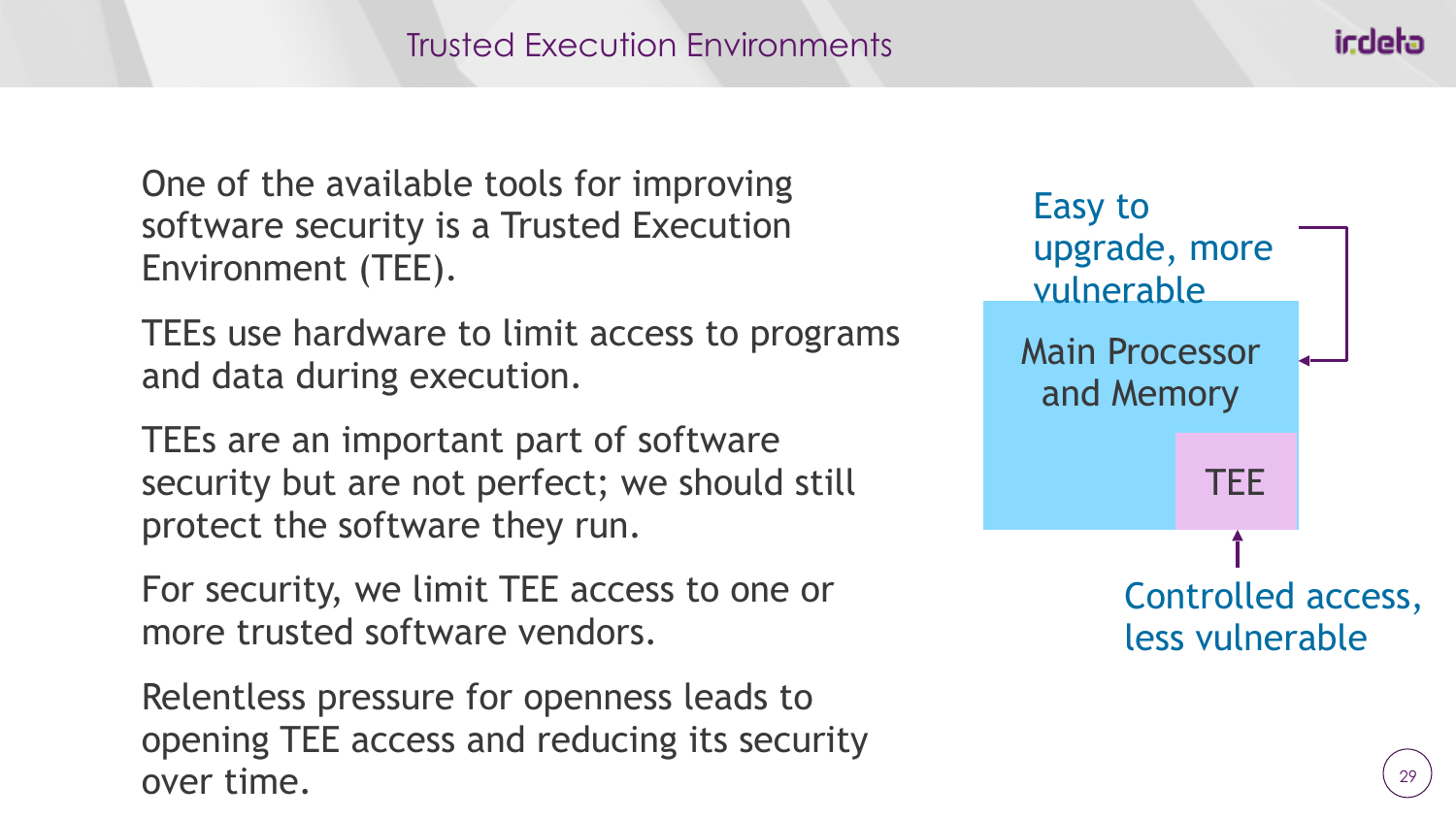Homomorphic encryption (HE) is a great achievement of modern cryptography.

It allows us to compute with encrypted data without decrypting the data.

HE seems like it should be an important part of software security.

Setting aside inefficiency, HE has some limitations.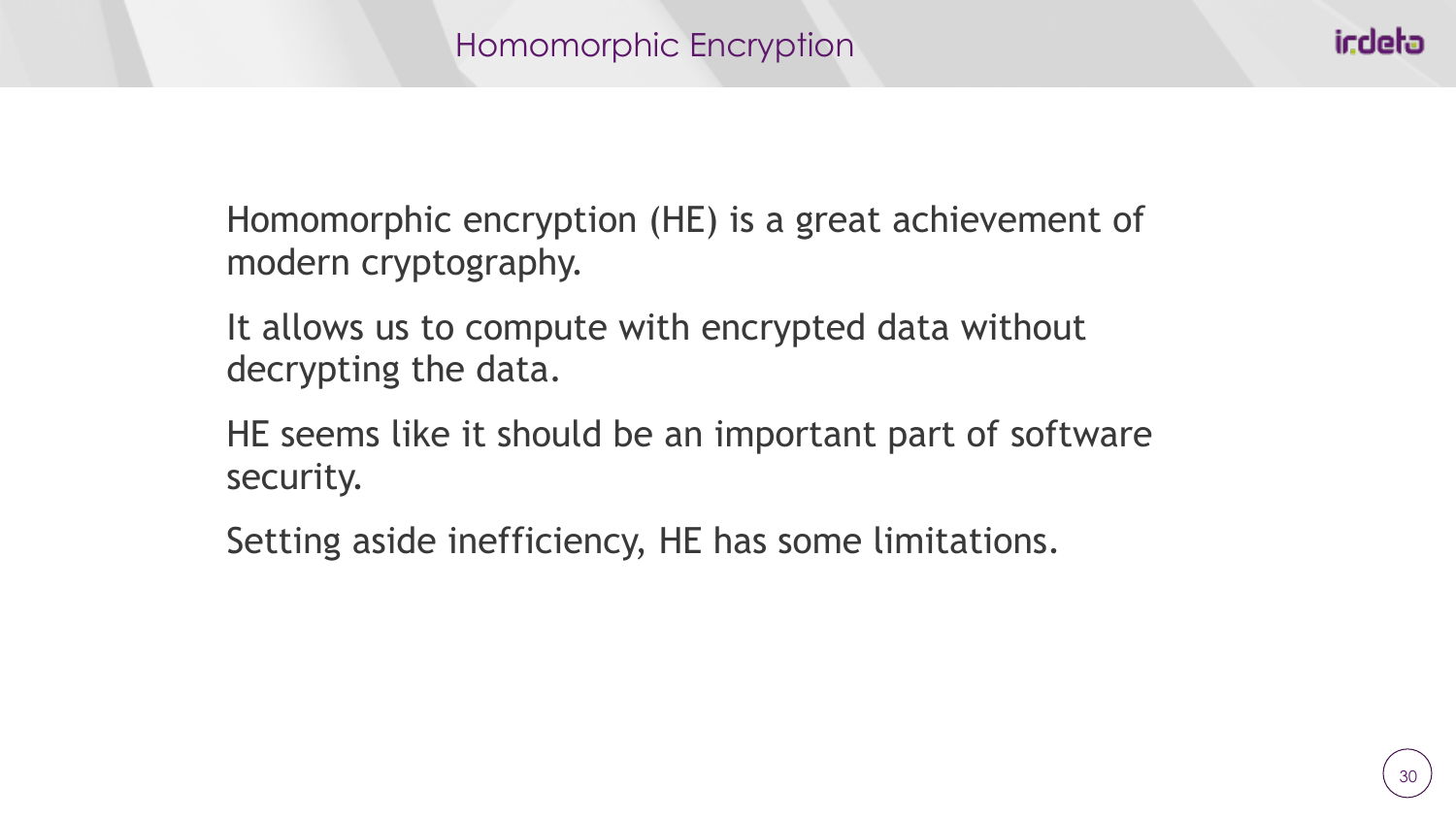Acting on HE-Computed Decisions

## Acting on Decisions



We can compute a decision:

- 0 = customer did not approve transaction
- 1 = customer approved transaction

0 or 1, but which is it?

But without the key, we cannot read the bit to decide whether to send a payment.

If the vulnerable software has the key, this defeats the purpose of HE.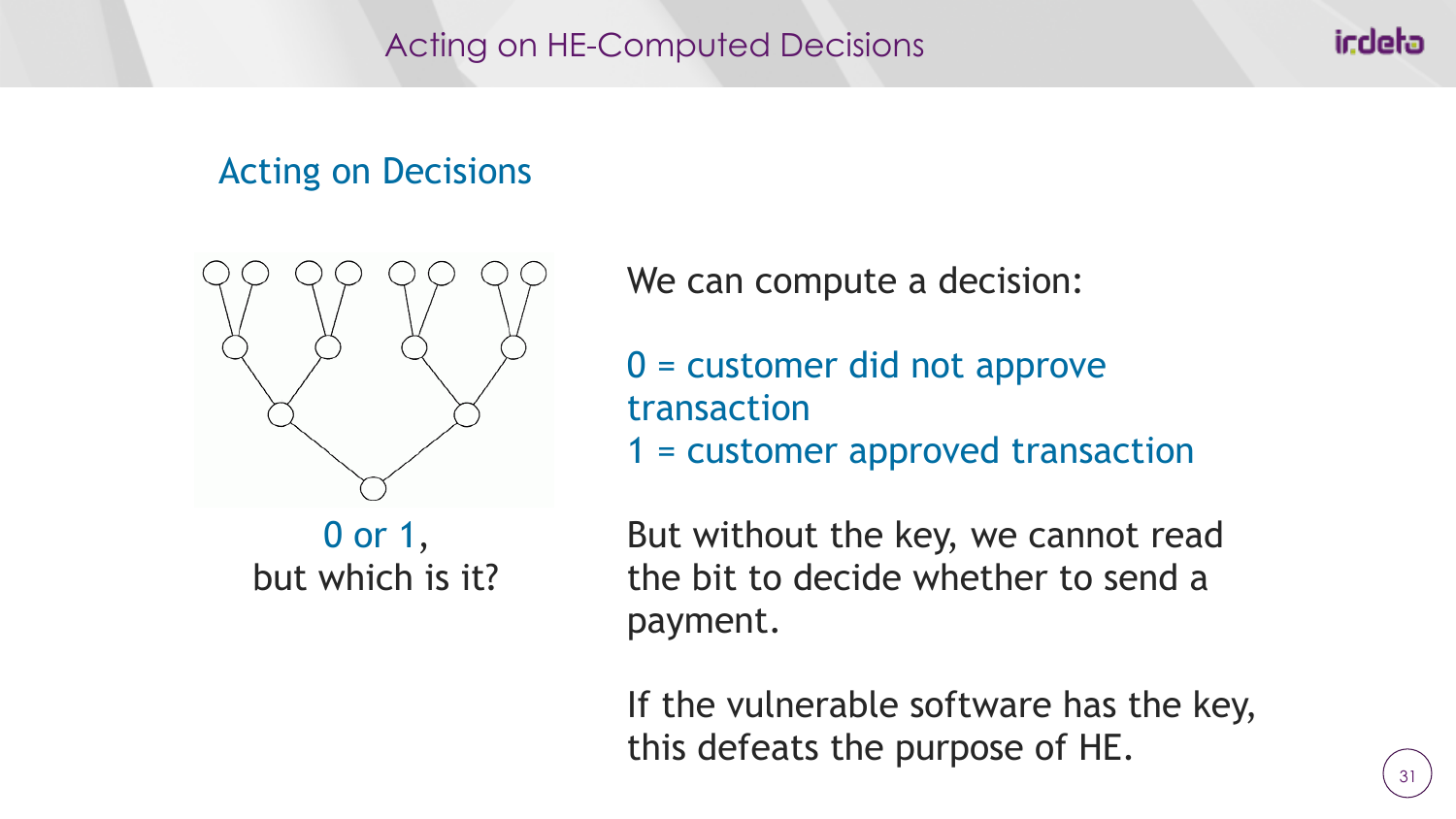### Exposing computations

HE hides data effectively, but it does not naturally hide the computations being performed.

An attacker can see what computation is being performed and potentially change it to a new computation.

It would be possible to get around this problem by creating an HE virtual machine where instructions are encrypted. But this would add another layer of inefficiency.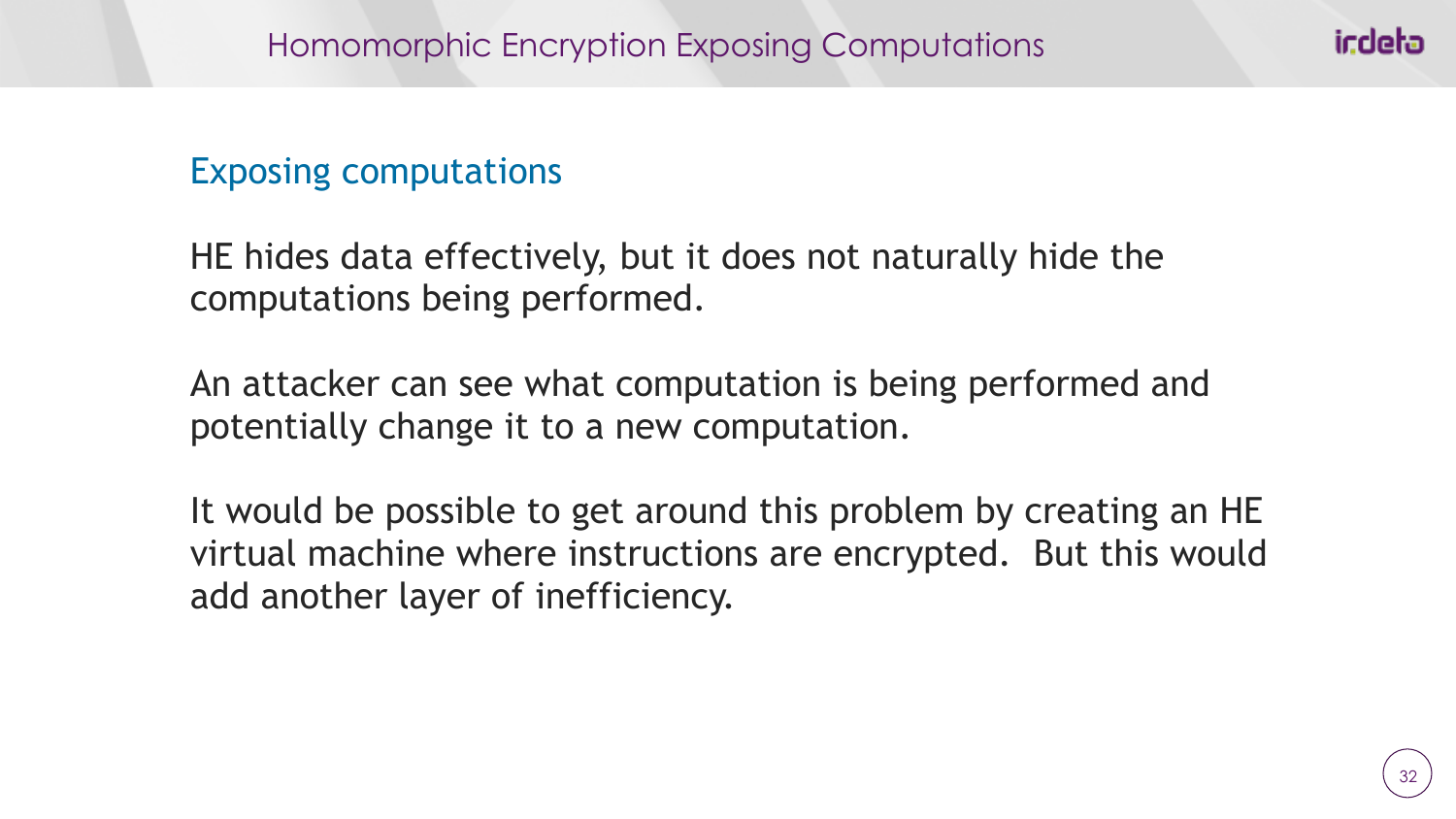In our software-dominated world, the need for software protection is unavoidable.

Encryption software is often the most security-critical part of an application, and must be protected with some form of WBC.

We have had success preventing attacks such as DFA and DCA with our latest generations of WBC designs, but research is needed.

Some pin their hopes on trusted execution environments and homomorphic encryption, but they are unlikely to be complete solutions.